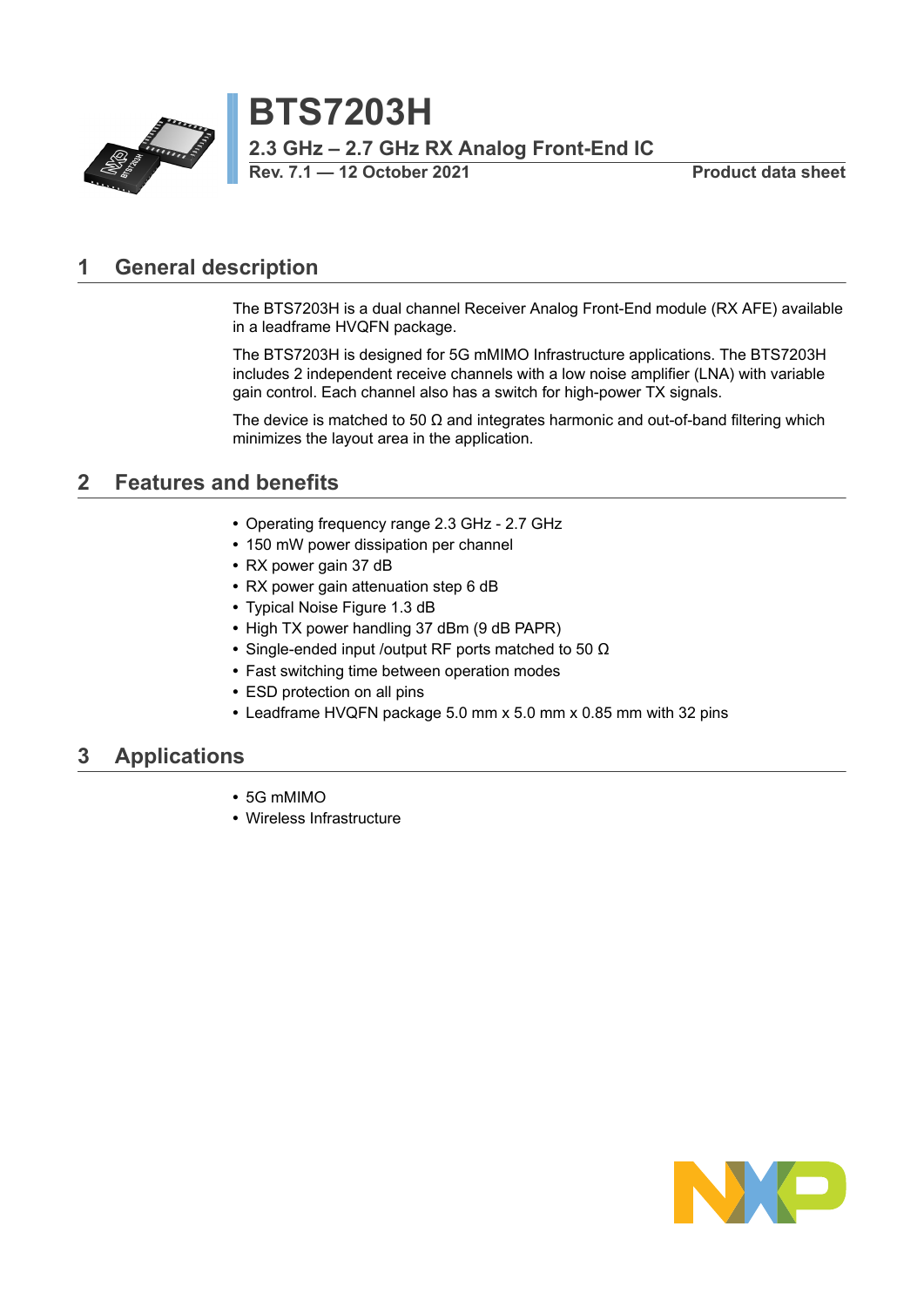**2.3 GHz – 2.7 GHz RX Analog Front-End IC**

## <span id="page-1-3"></span><span id="page-1-1"></span><span id="page-1-0"></span>**4 Quick reference data**

<span id="page-1-2"></span>**Table 1.**

 $f = 2.5$  GHz;  $V_{CC} = 3.3$  V,  $T_{case} = 50$  °C; input and output 50  $\Omega$ ; unless otherwise specified.

|                                             | Symbol Parameter                                                            | <b>Conditions</b>                                                                                   | <b>Min</b>     | <b>Typ</b> | Max           | <b>Unit</b> |  |
|---------------------------------------------|-----------------------------------------------------------------------------|-----------------------------------------------------------------------------------------------------|----------------|------------|---------------|-------------|--|
|                                             | High gain RX mode; signal from ANT to RX_OUT                                |                                                                                                     |                |            |               |             |  |
| $I_{\rm CC}$                                | supply current                                                              |                                                                                                     |                | 46         | 51            | mA          |  |
| $G_{p}$                                     | power gain                                                                  |                                                                                                     | 35             | 36.7       | 38            | dB          |  |
| <b>NF</b>                                   | noise figure                                                                |                                                                                                     |                | 1.3        | 1.4           | dB          |  |
| IP3 <sub>o</sub>                            | output third-order intercept point                                          | 2-tones at 10 MHz distance, $P_i = -40$ dBm each tone                                               | 22.5           | 25         | $\frac{1}{2}$ | dBm         |  |
| $P_{i(1dB)}$                                | input power at 1 dB gain<br>compression                                     |                                                                                                     | $-25$          | $-23$      | Ξ.            | dBm         |  |
| Low gain RX mode; signal from ANT to RX_OUT |                                                                             |                                                                                                     |                |            |               |             |  |
| $I_{\rm CC}$                                | supply current                                                              |                                                                                                     | $\overline{a}$ | 46         | 51            | mA          |  |
| $G_{p}$                                     | power gain                                                                  |                                                                                                     | 29             | 31.2       | 32.5          | dB          |  |
| $\alpha_{step}$                             | attenuation step                                                            |                                                                                                     | 5.2            | 5.5        | 6.3           | dB          |  |
| <b>NF</b>                                   | noise figure                                                                |                                                                                                     |                | 1.5        | 1.7           | dB          |  |
| IP3 <sub>o</sub>                            | output third-order intercept point                                          | 2-tones at 10 MHz distance, $P_i = -40$ dBm each tone                                               | 22             | 24         |               | dBm         |  |
| $P_{i(1dB)}$                                | input power at 1 dB gain<br>compression                                     |                                                                                                     | $-19$          | $-17$      |               | dBm         |  |
| TX mode; signal from ANT to TERM            |                                                                             |                                                                                                     |                |            |               |             |  |
| $I_{\rm CC}$                                | supply current                                                              |                                                                                                     |                | 5.9        | 6.5           | mA          |  |
| $P_{i(AV)TX}$                               |                                                                             | $[2]$<br>maximum average input power in applied on ANT pin, 10 years, $T_{\text{case(AV)}}$ = 99 °C | 34             |            |               | dBm         |  |
| TX mode <sup>[1]</sup>                      | $[3]$<br>applied on ANT pin, 10 seconds, $T_{\text{case}} = 105 \text{ °C}$ | 37                                                                                                  |                |            | dBm           |             |  |

[1] CP-OFDM with 9 dB PAPR, BW = 100 MHz, QPSK modulated, SCS = 60 kHz, fully allocated  $[2]$  T<sub>case(AV)</sub> is an equivalent temperature that yields the same aging over life time as the expecte

[2]  $\;$  T $_{\rm case (AV)}$  is an equivalent temperature that yields the same aging over life time as the expected temperature profile which includes temperatures up to 105 °C

[3] See <u>Table 7</u>

### <span id="page-1-4"></span>**5 Ordering information**

**Table 2.**

| Type number     | Orderable part Package |             |                                                                                                                 |                |  |
|-----------------|------------------------|-------------|-----------------------------------------------------------------------------------------------------------------|----------------|--|
|                 | number                 | <b>Name</b> | <b>Description</b>                                                                                              | <b>Version</b> |  |
| <b>BTS7203H</b> | BTS7203HHP             | HVQFN32     | Plastic thermal enhanced very thin quad flat package;<br>no leads; 32 terminals; body 5.0 mm x 5.0 mm x 0.85 mm | SOT617-3       |  |

## <span id="page-1-5"></span>**6 Marking**

**Table 3.**

| <b>Type number</b> | <b>Marking code</b> |
|--------------------|---------------------|
| <b>BTS7203H</b>    | 7203H               |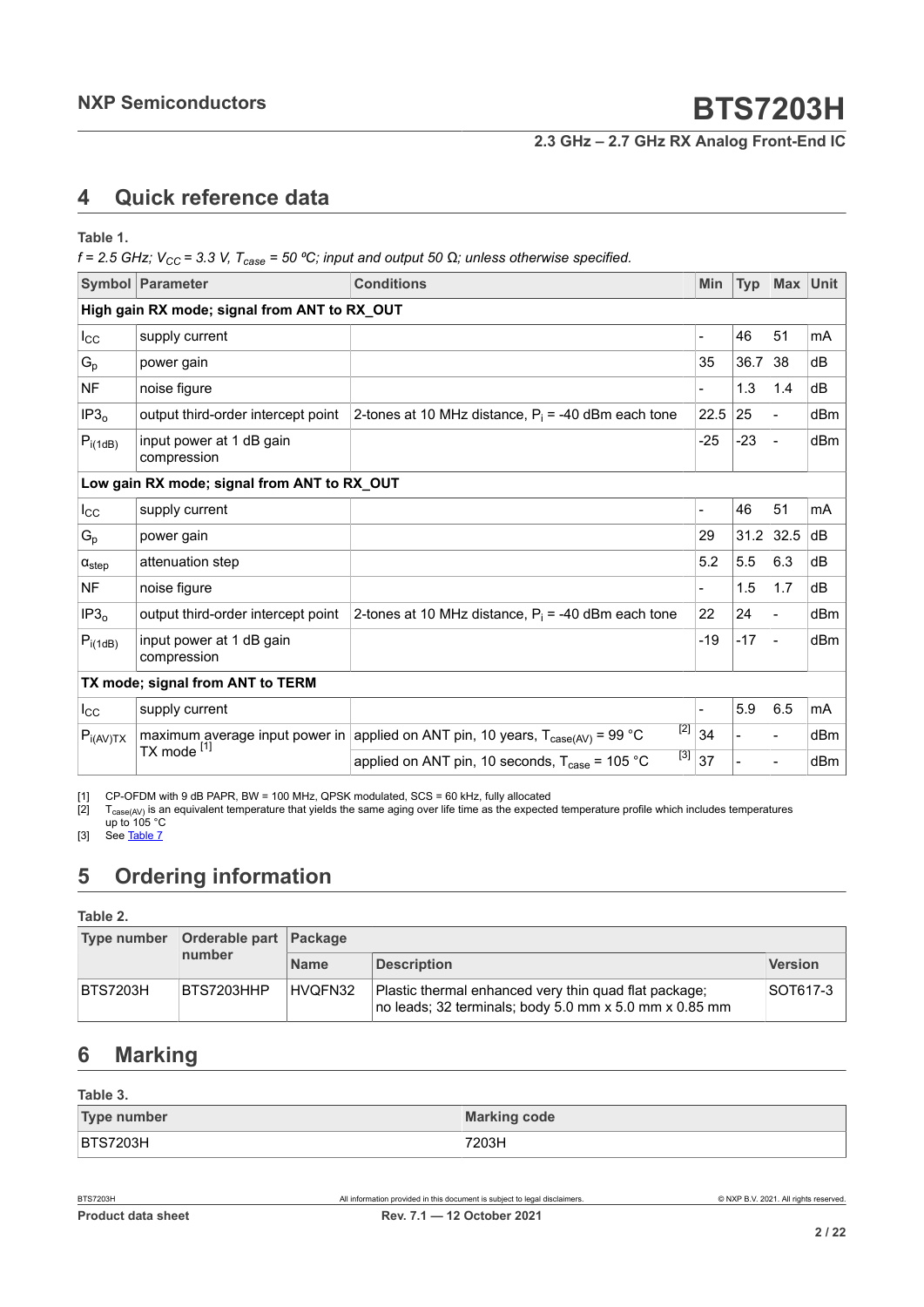**2.3 GHz – 2.7 GHz RX Analog Front-End IC**

## <span id="page-2-0"></span>**7 Functional diagram**

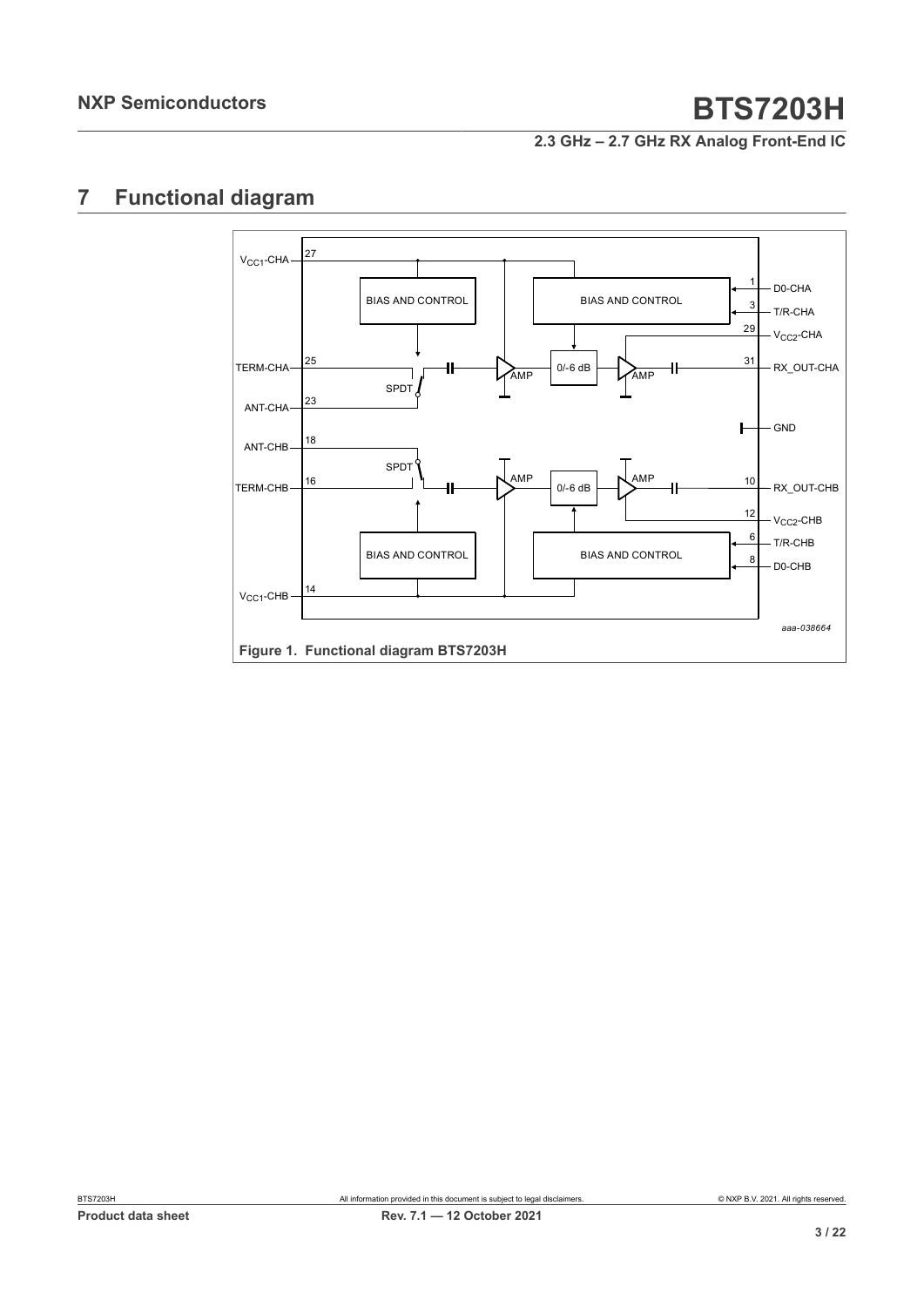**2.3 GHz – 2.7 GHz RX Analog Front-End IC**

## <span id="page-3-0"></span>**8 Pinning information**

#### **8.1 Pin diagram**

<span id="page-3-1"></span>

### <span id="page-3-2"></span>**8.2 Pin description**

#### **Table 4. Pin description**

| Pin                                                                         | <b>Symbol</b>       | <b>Description</b>                                                          |  |  |
|-----------------------------------------------------------------------------|---------------------|-----------------------------------------------------------------------------|--|--|
| 1                                                                           | D0-CHA              | Select attenuation for channel A                                            |  |  |
| 2, 4, 5, 7, 9, 11, 13, 15, 17, 19,<br>20, 21, 22, 24, 26, 28, 30, and<br>32 | <b>GND</b>          | Ground reference                                                            |  |  |
| 3                                                                           | T/R-CHA             | Select RX mode / TX mode for channel A                                      |  |  |
| 6                                                                           | T/R-CHB             | Select RX mode / TX mode for channel B                                      |  |  |
| 8                                                                           | D <sub>0</sub> -CHB | Select attenuation for channel B                                            |  |  |
| 10                                                                          | RX OUT-CHB          | RF output for channel B (50 $\Omega$ , single ended)                        |  |  |
| 12, 14                                                                      | $V_{CC}$ -CHB       | Supply voltage for channel B                                                |  |  |
| 16                                                                          | <b>TERM-CHB</b>     | Termination RF output for channel B (50 $\Omega$ , single ended, DC at 0 V) |  |  |
| 18                                                                          | ANT-CHB             | RF input for channel B (50 $\Omega$ , single ended, DC at 0 V)              |  |  |
| 23                                                                          | ANT-CHA             | RF input for channel A (50 $\Omega$ , single ended, DC at 0 V)              |  |  |
| 25                                                                          | <b>TERM-CHA</b>     | Termination RF output for channel A (50 $\Omega$ , single ended, DC at 0 V) |  |  |
| 27, 29                                                                      | $V_{CC}$ -CHA       | Supply voltage for channel A                                                |  |  |
| 31                                                                          | RX OUT-CHA          | RF output for channel A (50 $\Omega$ , single ended)                        |  |  |
| Die paddle                                                                  | <b>GND</b>          | Ground reference                                                            |  |  |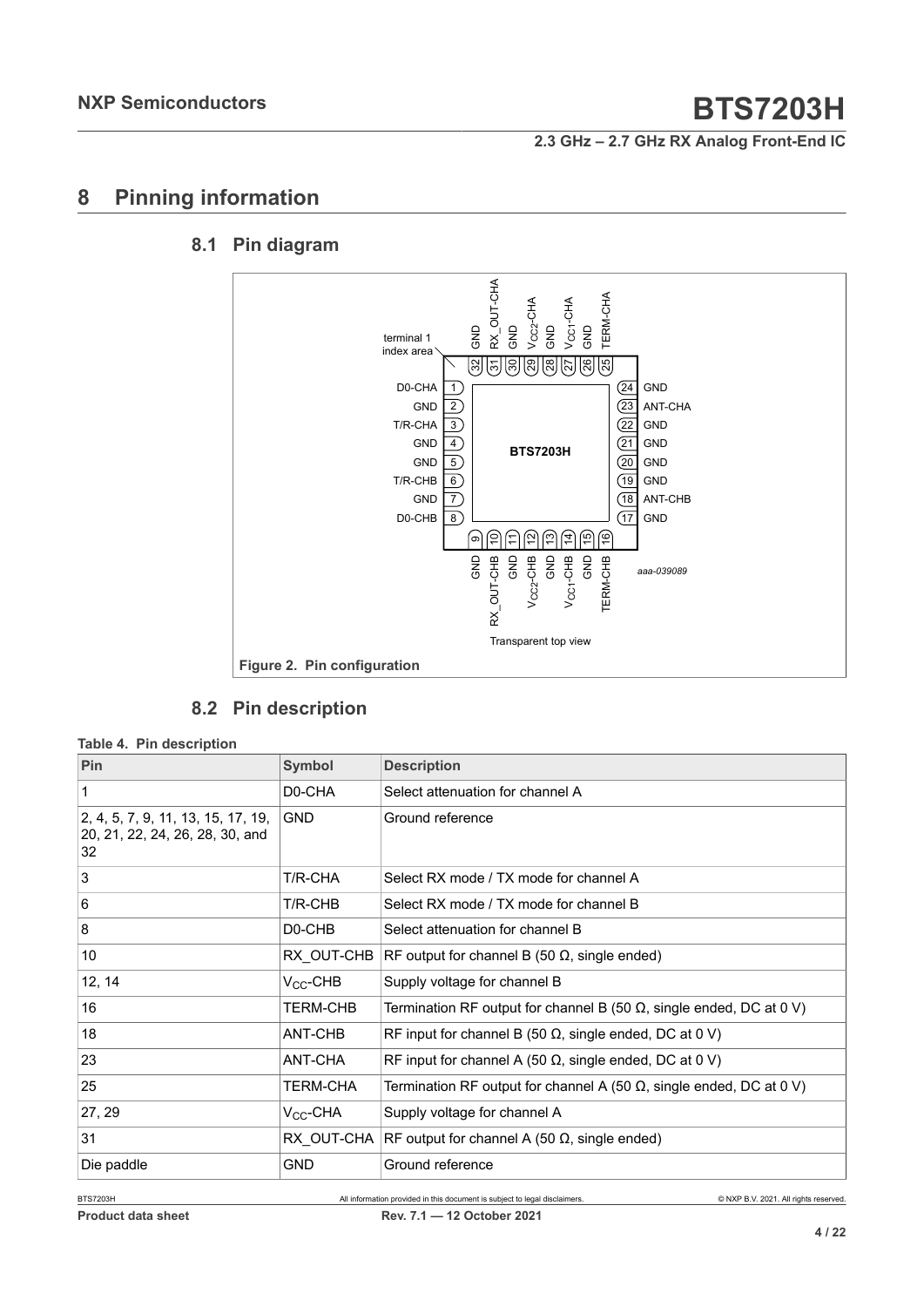**2.3 GHz – 2.7 GHz RX Analog Front-End IC**

## <span id="page-4-0"></span>**9 Functional description**

### <span id="page-4-1"></span>**9.1 Modes of operation**

| Table 5. Modes of operation for channel A |                     |                                         |  |  |
|-------------------------------------------|---------------------|-----------------------------------------|--|--|
| <b>T/R-CHA</b>                            | D <sub>0</sub> -CHA | <b>Mode of Operation</b>                |  |  |
| Low                                       | Low                 | RX High gain mode for channel A         |  |  |
| <b>Low</b>                                | High                | RX 6 dB reduced-gain mode for channel A |  |  |
| High                                      | Low/High            | TX mode for channel A                   |  |  |

#### **Table 6. Modes of operation for channel B**

| <b>T/R-CHB</b> | DO-CHB   | <b>Mode of Operation</b>                |
|----------------|----------|-----------------------------------------|
| Low            | Low      | RX High gain mode for channel B         |
| ∣Low           | High     | RX 6 dB reduced-gain mode for channel B |
| High           | Low/High | TX mode for channel B                   |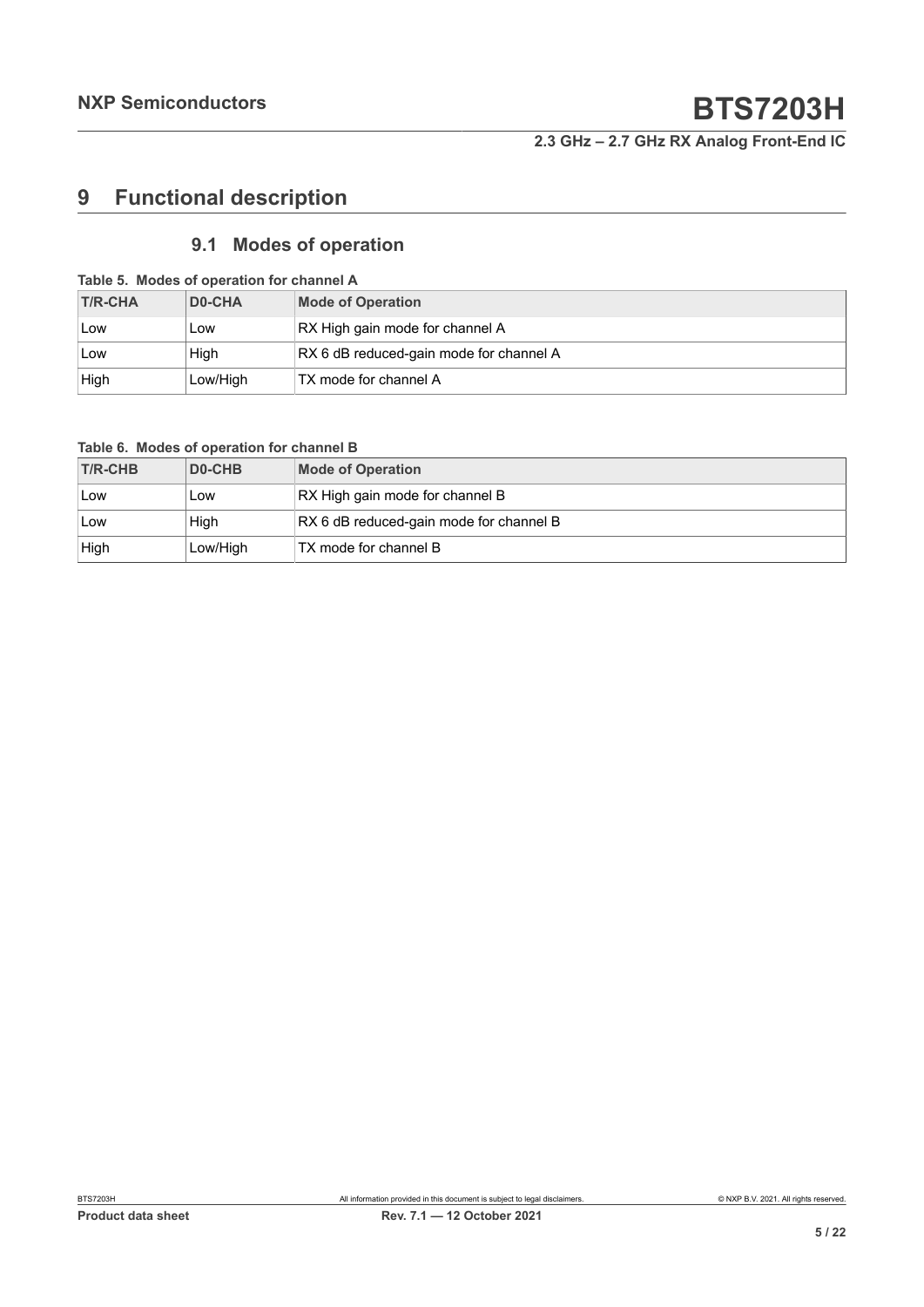**2.3 GHz – 2.7 GHz RX Analog Front-End IC**

## <span id="page-5-2"></span><span id="page-5-1"></span>**10 Limiting values**

#### <span id="page-5-0"></span>**Table 7.**

*In accordance with the Absolute Maximum Rating System (IEC 60134)*

| Symbol                        | <b>Parameter</b>                      | <b>Conditions</b>                                                          | Min    | <b>Max</b> | <b>Unit</b>  |
|-------------------------------|---------------------------------------|----------------------------------------------------------------------------|--------|------------|--------------|
| $V_{CC}$                      | supply voltage                        |                                                                            | $-0.3$ | 6          | V            |
| $\mathsf{VDC}_{(ctrl\_pins)}$ | pins                                  | DC voltage on control applied on control pins D0 and T/R                   | $-0.3$ | 3.45       | $\vee$       |
| $ VDC_{(RF\_pins)} $          | DC voltage on RF<br>pins              | applied on both ANT, and both TERM, RF pins                                | 0      | $\Omega$   | V            |
| $ P_{i(AV)RX} $               | average input power<br>in RX mode [1] | applied on ANT pin, 24 hours, $T_{\text{case}}$ = 105 °C                   |        | 11         | dBm          |
| $P_{i(AV)TX}$                 | average input power<br>in TX mode [1] | applied on ANT pin, 10 seconds, $T_{\text{case}}$ = 105 °C                 |        | 39         | dBm          |
| $T_{\text{stg}}$              | storage temperature                   |                                                                            | $-40$  | 150        | $^{\circ}$ C |
| $T_j$                         | junction temperature                  |                                                                            |        | 150        | $^{\circ}$ C |
| V <sub>ESD</sub>              | electrostatic<br>discharge voltage    | Human Body Model (HBM) according to<br>ANSI/ESDA/JEDEC standard JS-001     | $-2$   | 2          | kV           |
|                               |                                       | Charged Device Model (CDM) according to<br>ANSI/ESDA/JEDEC standard JS-002 | $-500$ | 500        | $\vee$       |

[1] CP-OFDM with 9 dB PAPR, BW = 100 MHz, QPSK modulated, SCS = 60 kHz, fully allocated

## <span id="page-5-3"></span>**11 Recommended operating conditions**

#### **Table 8.**

| Symbol            | <b>Parameter</b>         | <b>Conditions</b>                    | Min           | <b>Typ</b> | <b>Max</b>               | Unit |
|-------------------|--------------------------|--------------------------------------|---------------|------------|--------------------------|------|
| $f_{\rm oper}$    | operating frequency      |                                      | 2.3           | -          | 2.7                      | GHz  |
| $Z_0$             | characteristic impedance |                                      |               | 50         | $\overline{\phantom{0}}$ | Ω    |
| $V_{\rm CC}$      | supply voltage           | on pins $V_{CC1}$ , and $V_{CC2}$    | $^{[1]}$ 3.15 | 3.3        | $3.45$ V                 |      |
| V <sub>IH</sub>   | HIGH-level input voltage | at pins D0, and T/R                  | 1.2           | 1.8        | 2.5                      |      |
| $V_{IL}$          | LOW-level input voltage  | at pins D0, and T/R                  | 0             | -          | 0.6                      |      |
| <sup>l</sup> case | case temperature         | exposed die paddle at package bottom | $-40$         | 50         | 105                      | °C   |

[1] channel A and channel B can be used independently

## <span id="page-5-4"></span>**12 Thermal characteristics**

| Table 9.         |                                                |                   |     |            |          |     |
|------------------|------------------------------------------------|-------------------|-----|------------|----------|-----|
| Symbol           | Parameter                                      | <b>Conditions</b> | Min | <b>Typ</b> | Max Unit |     |
| $R_{th(i-case)}$ | channel-junction to case thermal<br>resistance | TX mode           |     | 49         | -        | K/W |
|                  |                                                | RX mode           | -   | 55         | -        | K/W |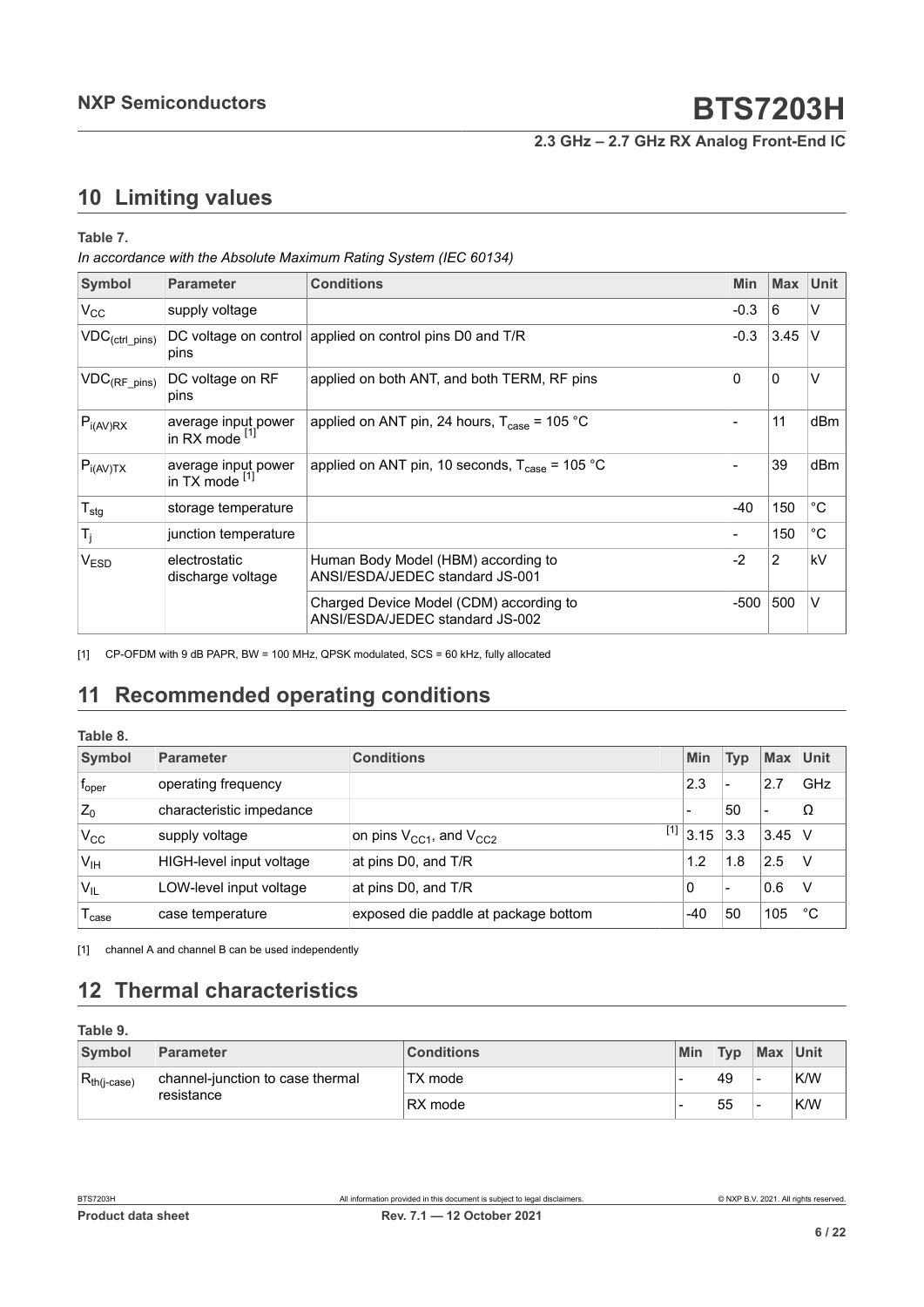**2.3 GHz – 2.7 GHz RX Analog Front-End IC**

## <span id="page-6-0"></span>**13 Characteristics**

**Table 10.**

 $f = 2.5$  GHz;  $V_{CC} = 3.3$  V,  $T_{case} = 50$  °C; input and output 50  $\Omega$ ; unless otherwise specified. *Characteristics apply to each channel A and B separately.*

| <b>Symbol</b>                 | <b>Parameter</b>                             | <b>Conditions</b>                                                                                                           |                | <b>Typ</b> | Max Unit                     |     |
|-------------------------------|----------------------------------------------|-----------------------------------------------------------------------------------------------------------------------------|----------------|------------|------------------------------|-----|
|                               | High gain RX mode; signal from ANT to RX_OUT |                                                                                                                             |                |            |                              |     |
| $I_{\rm cc}$                  | supply current                               |                                                                                                                             |                | 46         | 51                           | mA  |
| $G_p$                         | power gain                                   |                                                                                                                             | 35             | 36.7       | 38                           | dВ  |
|                               |                                              | f = 2.3 GHz to 2.7 GHz, $T_{\text{case}} = -40 \degree C$ to 105 °C                                                         | 34             |            | 40                           | dВ  |
| G <sub>flat</sub>             | gain flatness                                | in 200 MHz band                                                                                                             |                | 0.25 0.8   |                              | dB  |
| <b>NF</b>                     | noise figure                                 |                                                                                                                             |                | 1.3        | 1.4                          | dВ  |
|                               |                                              | f = 2.3 GHz to 2.7 GHz, $T_{\text{case}}$ = -40 °C to 105 °C                                                                |                |            | 1.7                          | dB  |
| RL <sub>i</sub>               | input return loss                            | $f = 2.3$ GHz to 2.7 GHz                                                                                                    | 16             | 20         | $\frac{1}{2}$                | dB  |
| RL <sub>o</sub>               | output return loss                           | $f = 2.3$ GHz to 2.7 GHz                                                                                                    | 13             | 16         | $\frac{1}{2}$                | dВ  |
| $RL_{align(RX-TX)}$           | return loss alignment RX-TX                  | $R_{TERM}$ = 50 $\Omega$ , f = 2.3 GHz to 2.7 GHz                                                                           | 15             |            | $\frac{1}{2}$                | dВ  |
| $\alpha_{\text{isol(ch-ch)}}$ | isolation channel to channel                 | $[1]$<br>$f = 2.3$ GHz to 2.7 GHz                                                                                           | 42             | 45         | $\blacksquare$               | dВ  |
| $G_{rel(f2/f0)}$              | relative gain $(G_{f2}/G_{f0})$              | $f_0$ = 2.3 GHz to 2.7 GHz, $f_2$ = 2 x $f_0$                                                                               |                | $-39$      | $-25$                        | dВ  |
| $G_{rel(f3/f0)}$              | relative gain $(G_{f3}/G_{f0})$              | $f_0$ = 2.3 GHz to 2.7 GHz, $f_3$ = 3 x $f_0$                                                                               |                | $-44$      | $-43$                        | dВ  |
| $\alpha_{2Ho}$                | output second harmonic level                 | $P_0 = 0$ dBm                                                                                                               |                | -50        | -47                          | dBm |
| $\alpha_{3Ho}$                | output third harmonic level                  | $P_0 = 0$ dBm                                                                                                               |                | $-74$      | $-70$                        | dBm |
| IP3 <sub>o</sub>              | output third-order intercept point           | 2-tones at 10 MHz distance, $P_i$ = -40 dBm<br>each tone                                                                    | 22.5           | 25         | $\qquad \qquad \blacksquare$ | dBm |
|                               |                                              | 2-tones at 10 MHz distance, $P_i = -40$ dBm<br>each tone, $f = 2.3$ GHz to 2.7 GHz, $T_{\text{case}} = -40$<br>°C to 105 °C | 21             |            |                              | dBm |
| $P_{i(1dB)}$                  | input power at 1 dB gain<br>compression      |                                                                                                                             | $-25$          | $-23$      | $\blacksquare$               | dBm |
| K                             | stability factor                             | 1 MHz to 20 GHz, $T_{\text{case}} = -40$ °C to 105 °C                                                                       | $\mathbf{1}$   |            | $\overline{\phantom{a}}$     |     |
|                               | Low gain RX mode; signal from ANT to RX_OUT  |                                                                                                                             |                |            |                              |     |
| $I_{\rm cc}$                  | supply current                               |                                                                                                                             |                | 46         | 51                           | mA  |
| $G_{p}$                       | power gain                                   |                                                                                                                             | 29             |            | $31.2$ 32.5                  | dB  |
|                               |                                              | f = 2.3 GHz to 2.7 GHz, $T_{\text{case}}$ = -40 °C to 105 °C                                                                | 28             |            | 34                           | dB  |
| $\alpha_{step}$               | attenuation step                             |                                                                                                                             | 5.2            | 5.5        | 6.3                          | dB  |
| $\mathbf{G}_{\text{flat}}$    | gain flatness                                | in 200 MHz band                                                                                                             |                | 0.25 0.8   |                              | dB  |
| <b>NF</b>                     | noise figure                                 |                                                                                                                             | $\overline{a}$ | 1.5        | 1.7                          | dB  |
|                               |                                              | f = 2.3 GHz to 2.7 GHz, $T_{\text{case}}$ = -40 °C to 105 °C                                                                |                |            | $\overline{2}$               | dB  |
| RL <sub>i</sub>               | input return loss                            | $f = 2.3$ GHz to 2.7 GHz                                                                                                    | 16             | 20         | $\blacksquare$               | dВ  |
| RL <sub>o</sub>               | output return loss                           | $f = 2.3$ GHz to 2.7 GHz                                                                                                    | 13             | 16         | $\overline{\phantom{a}}$     | dB  |
| $RL_{align(RX-TX)}$           | return loss alignment RX-TX                  | $R_{\text{TFRM}}$ = 50 $\Omega$ , f = 2.3 GHz to 2.7 GHz                                                                    | 15             |            | $\qquad \qquad \blacksquare$ | dB  |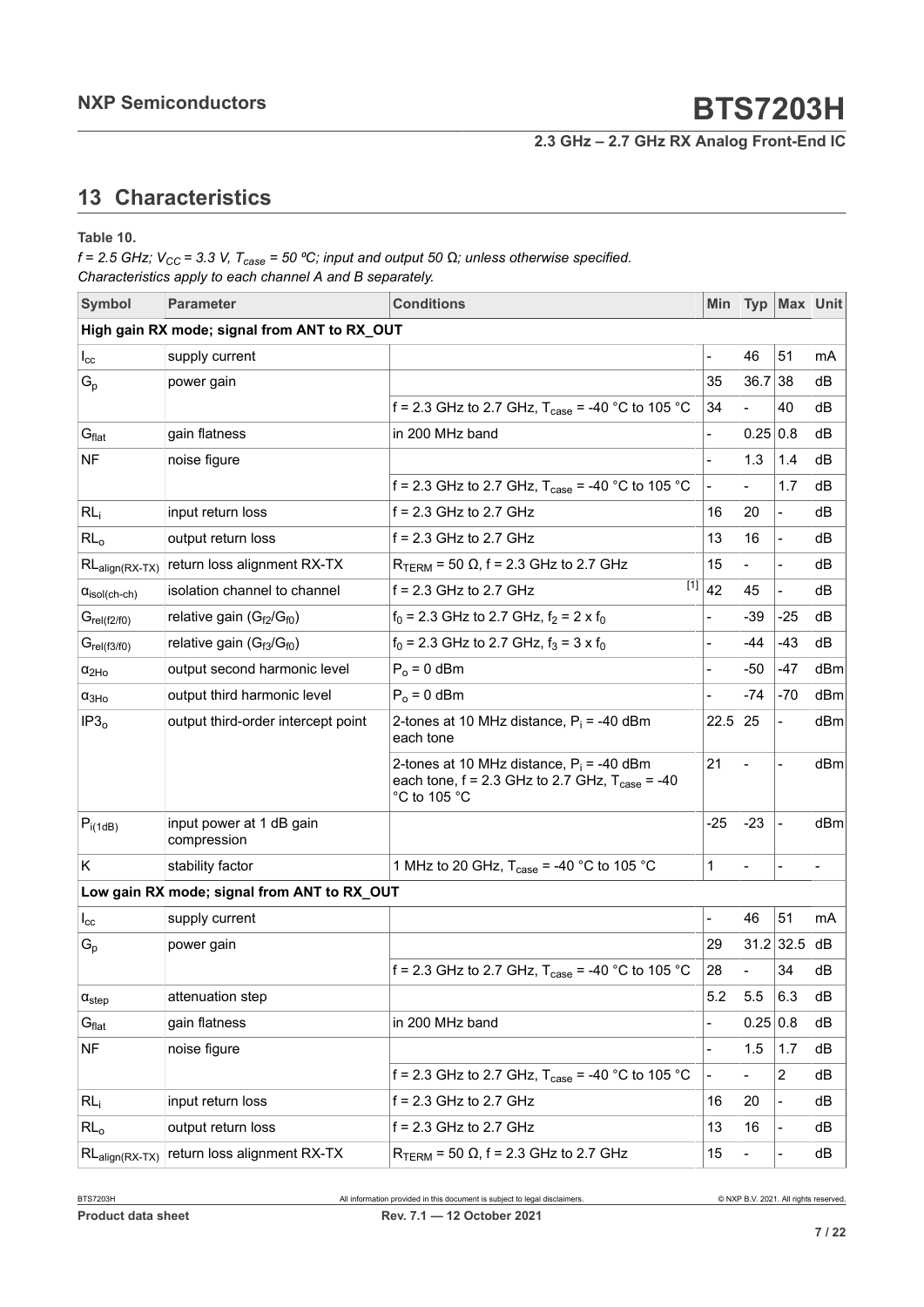**2.3 GHz – 2.7 GHz RX Analog Front-End IC**

<span id="page-7-0"></span>**Table 10.** *...continued*

<span id="page-7-2"></span><span id="page-7-1"></span> $f = 2.5$  GHz;  $V_{CC} = 3.3$  V,  $T_{case} = 50$  °C; input and output 50  $\Omega$ ; unless otherwise specified. *Characteristics apply to each channel A and B separately.*

| Symbol                         | <b>Parameter</b>                                          | <b>Conditions</b>                                                                                                         |                     | <b>Typ</b> | <b>Max</b>     | Unit |
|--------------------------------|-----------------------------------------------------------|---------------------------------------------------------------------------------------------------------------------------|---------------------|------------|----------------|------|
| $\alpha_{\text{isol(ch-ch)}}$  | isolation channel to channel                              | $f = 2.3$ GHz to 2.7 GHz                                                                                                  | $\overline{[1]}$ 45 | 47         | $\blacksquare$ | dB   |
| $G_{rel(f2/f0)}$               | relative gain $(G_{f2}/G_{f0})$                           | $f_0$ = 2.3 GHz to 2.7 GHz, $f_2$ = 2 x $f_0$                                                                             |                     | $-37$      | $-25$          | dB   |
| $G_{rel(f3/f0)}$               | relative gain $(G_{f3}/G_{f0})$                           | $f_0$ = 2.3 GHz to 2.7 GHz, $f_3$ = 3 x $f_0$                                                                             |                     | $-46$      | $-44$          | dВ   |
| $\alpha$ <sub>2Ho</sub>        | output second harmonic level                              | $P_0 = 0$ dBm                                                                                                             | $\overline{a}$      | $-51$      | $-48$          | dBm  |
| $\alpha_{3Ho}$                 | output third harmonic level                               | $P_0 = 0$ dBm                                                                                                             |                     | $-72$      | $-68$          | dBm  |
| IP3 <sub>o</sub>               | output third-order intercept point                        | 2-tones at 10 MHz distance, $P_i = -40$ dBm<br>each tone                                                                  | 22                  | 24         | $\blacksquare$ | dBm  |
|                                |                                                           | 2-tones at 10 MHz distance, $P_i = -40$ dBm<br>each tone,<br>f = 2.3 GHz to 2.7 GHz, $T_{\text{case}}$ = -40 °C to 105 °C | 21                  |            |                | dBm  |
| $P_{i(1dB)}$                   | input power at 1 dB gain<br>compression                   |                                                                                                                           | $-19$               | $-17$      | $\blacksquare$ | dBm  |
| Κ                              | stability factor                                          | 1 MHz to 20 GHz, $T_{\text{case}} = -40$ °C to 105 °C                                                                     | 1                   |            |                |      |
|                                | TX mode; signal from ANT to TERM                          |                                                                                                                           |                     |            |                |      |
| $I_{\rm cc}$                   | supply current                                            |                                                                                                                           |                     | 5.9        | 6.5            | mA   |
| IL                             | insertion loss                                            | from ANT to TERM                                                                                                          |                     | 0.55 0.6   |                | dB   |
| RL <sub>i</sub>                | input return loss                                         | $f = 2.3$ GHz to 2.7 GHz                                                                                                  | 19                  | 23         | $\blacksquare$ | dB   |
| RL <sub>o</sub>                | output return loss                                        | $f = 2.3$ GHz to 2.7 GHz                                                                                                  | 17.5                | 20         | $\blacksquare$ | dB   |
| $\alpha_{\text{isol(ANT-RX)}}$ | isolation between ANT to RX OUT $ f = 2.3$ GHz to 2.7 GHz |                                                                                                                           | 55                  |            | $\blacksquare$ | dВ   |
| $P_{i(AV)TX}$                  | Maximum average input power in<br>TX mode <sup>[2]</sup>  | [3]<br>applied on ANT pin, lifetime (10 yrs),<br>$T_{\text{case(AV)}} = 99 \text{ °C}$                                    | 34                  |            |                | dBm  |
|                                | Switching between modes                                   |                                                                                                                           |                     |            |                |      |
| $t_{sw(\alpha)RX}$             | switching time RX attenuation                             |                                                                                                                           |                     |            | 85             | ns   |
| $t_{sw(RX-TX)}$                | switching from RX to TX                                   | for the power transient at RX OUT                                                                                         |                     |            | 100            | ns   |
| $t_{sw(TX-RX)}$                | switching from TX to RX                                   |                                                                                                                           |                     |            | 1              | μs   |

[1] G<sub>p</sub> [ANT-CHA, RX\_OUT-CHA] / G<sub>p</sub> [ANT-CHB, RX\_OUT-CHA]<br>[2] CP-OFDM with 9 dB PAPR, BW = 100 MHz, QPSK modulated, SCS = 60 kHz, fully allocated

[3]  $\;$  T $_{\rm case (AV)}$  is an equivalent temperature that yields the same aging over life time as the expected temperature profile which includes temperatures up to 105 °C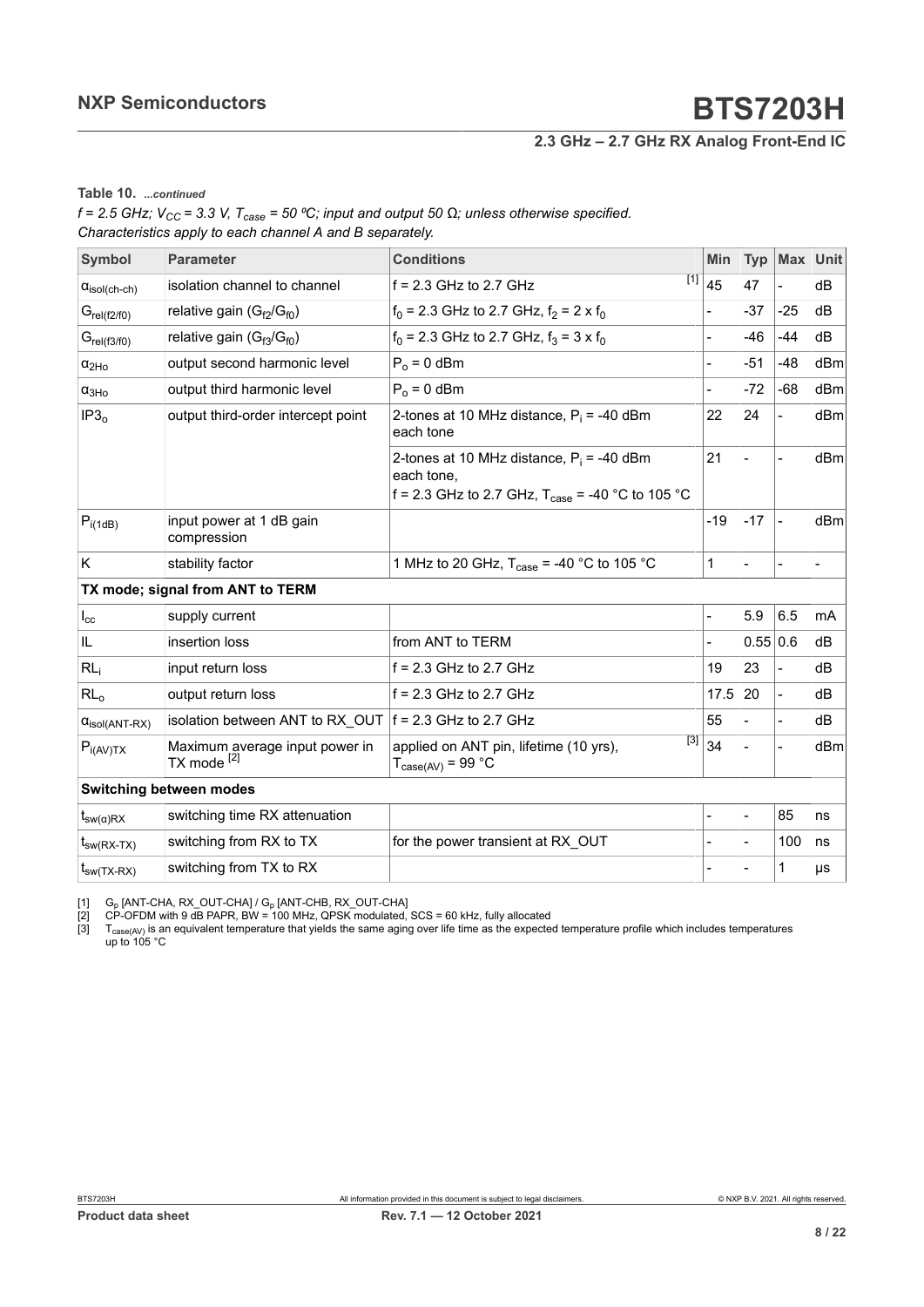**2.3 GHz – 2.7 GHz RX Analog Front-End IC**

### <span id="page-8-0"></span>**14 Graphs**

#### **14.1 All modes**

<span id="page-8-1"></span>

### **14.2 High gain RX mode**

<span id="page-8-2"></span>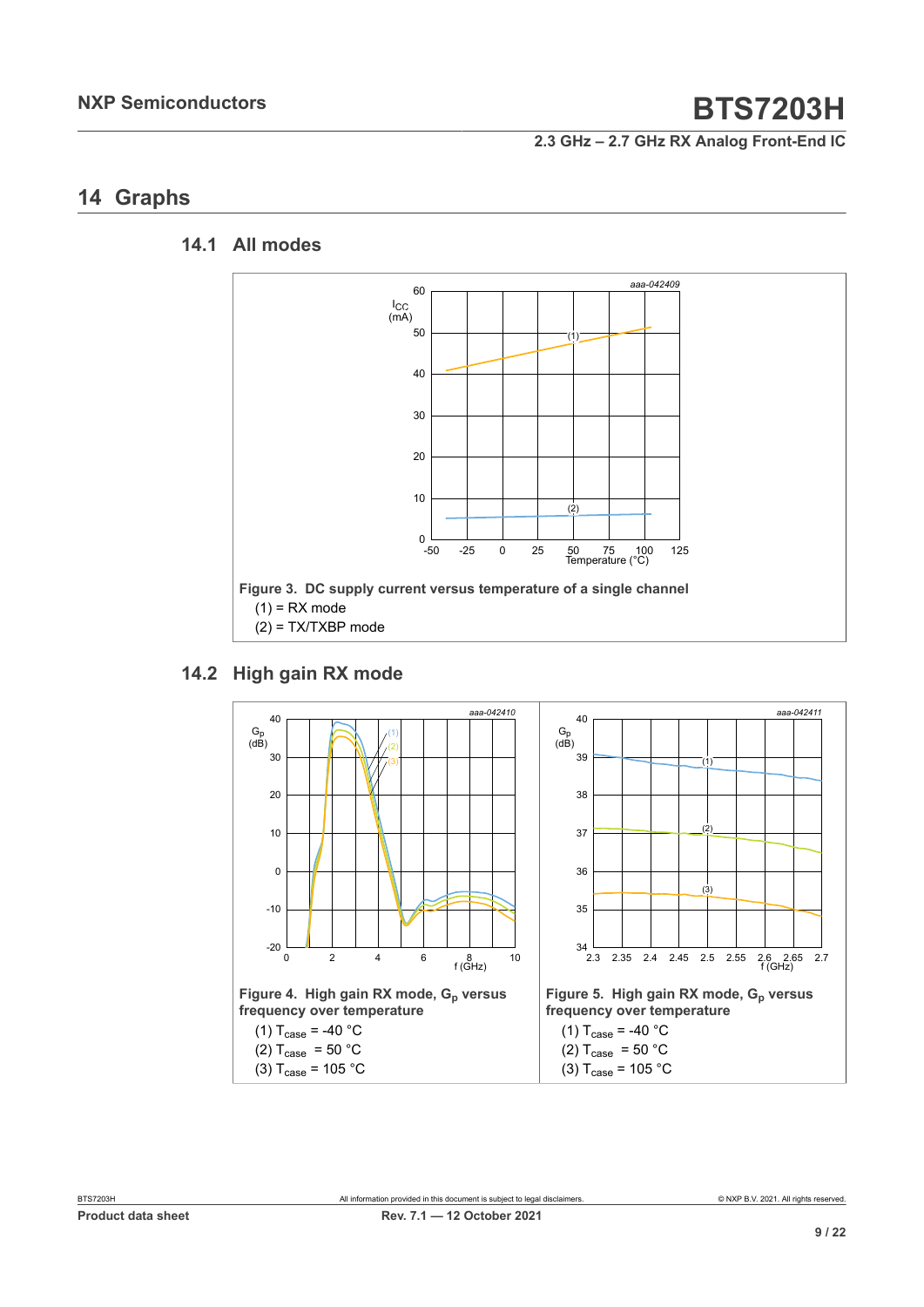**2.3 GHz – 2.7 GHz RX Analog Front-End IC**

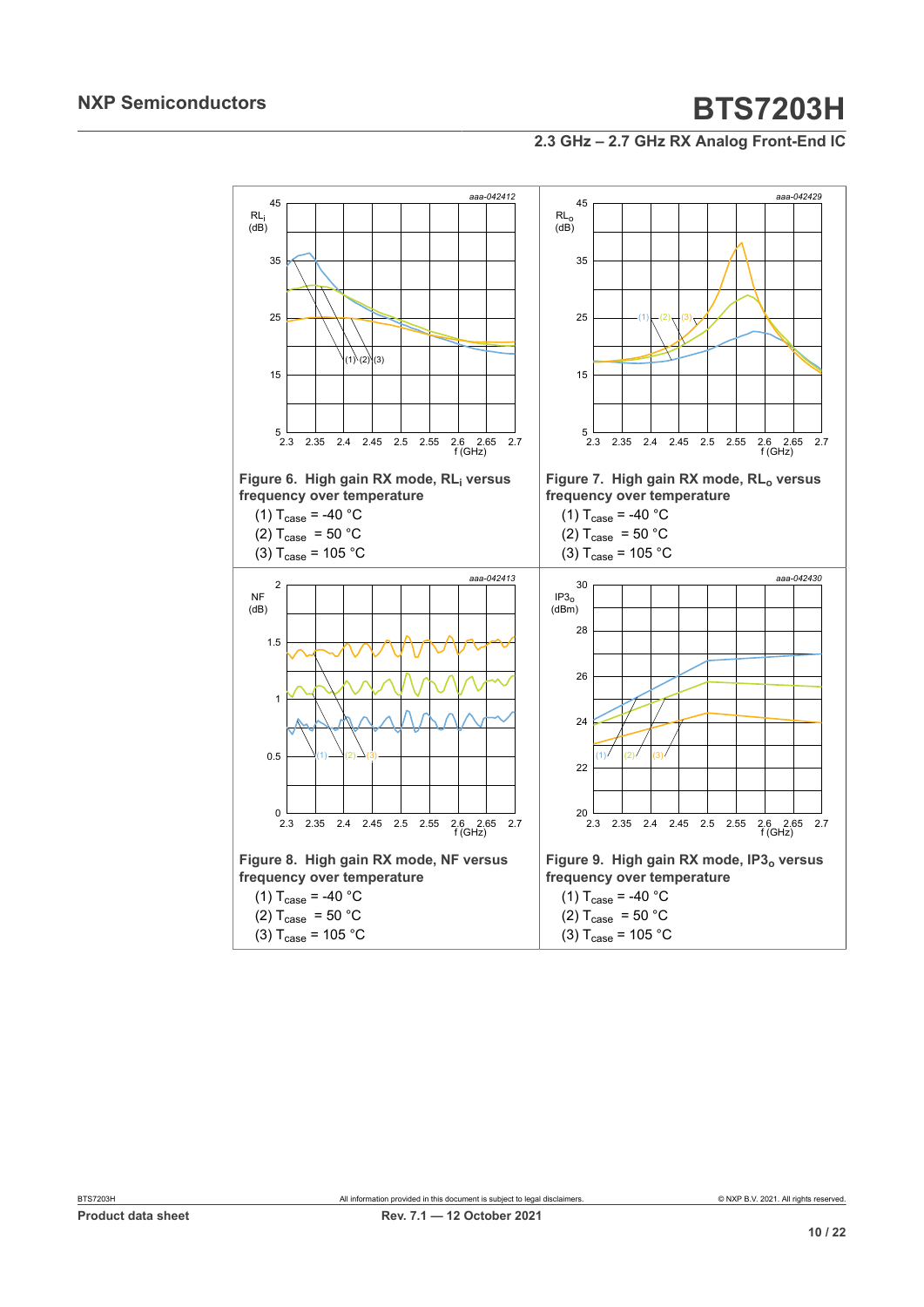**2.3 GHz – 2.7 GHz RX Analog Front-End IC**



#### **14.3 Low gain RX mode**

<span id="page-10-0"></span>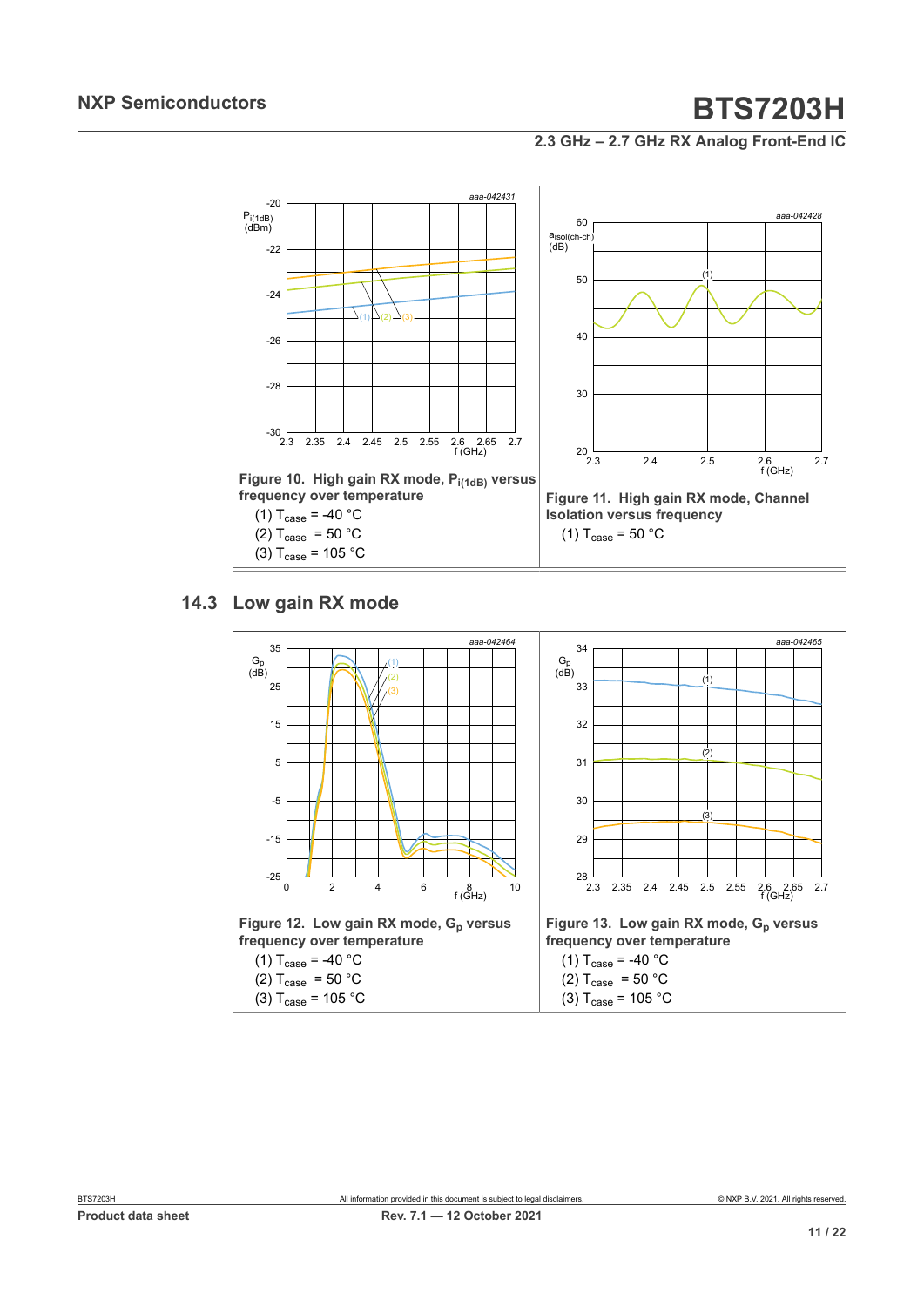**2.3 GHz – 2.7 GHz RX Analog Front-End IC**

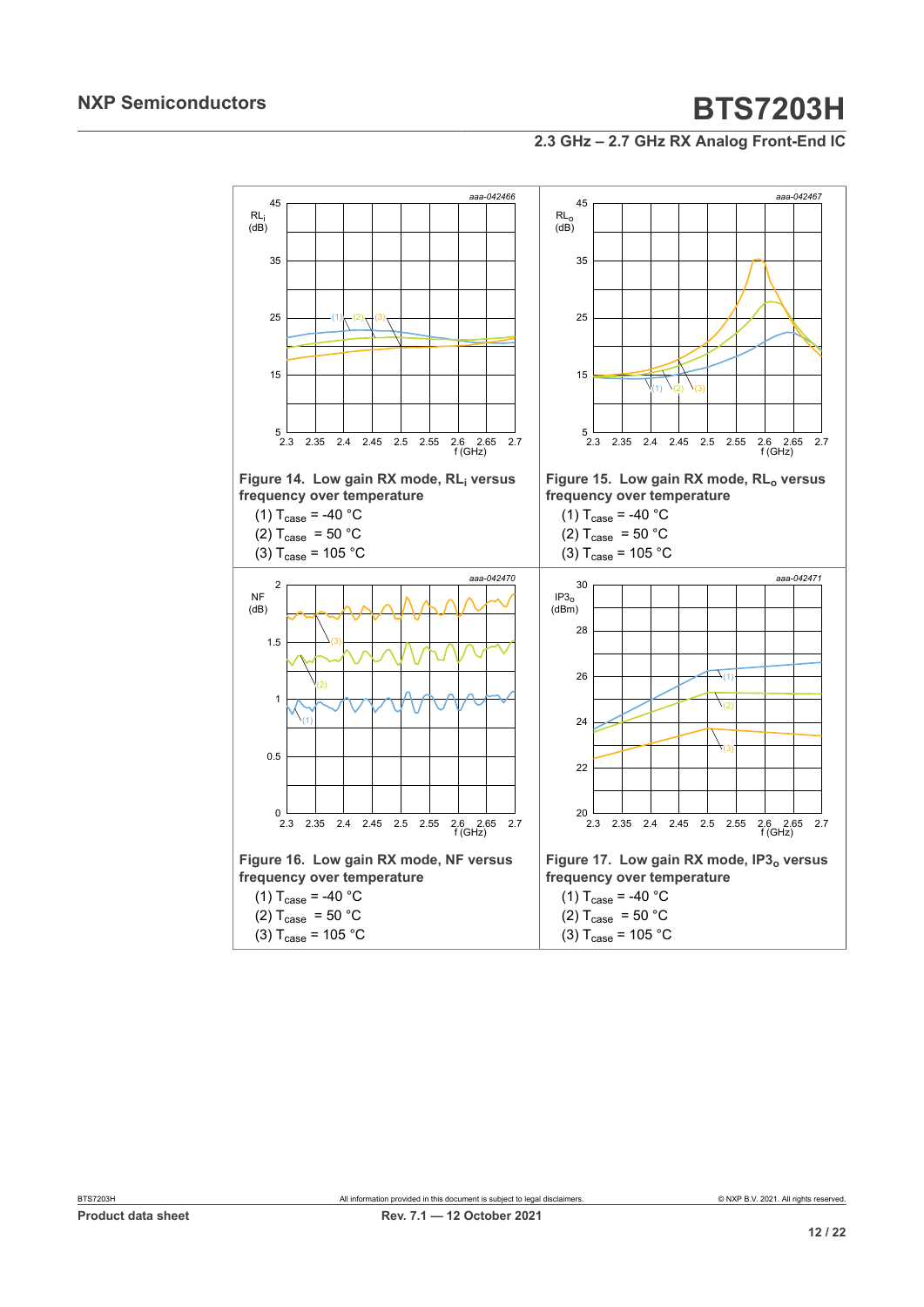**2.3 GHz – 2.7 GHz RX Analog Front-End IC**



#### **14.4 TX mode**

<span id="page-12-0"></span>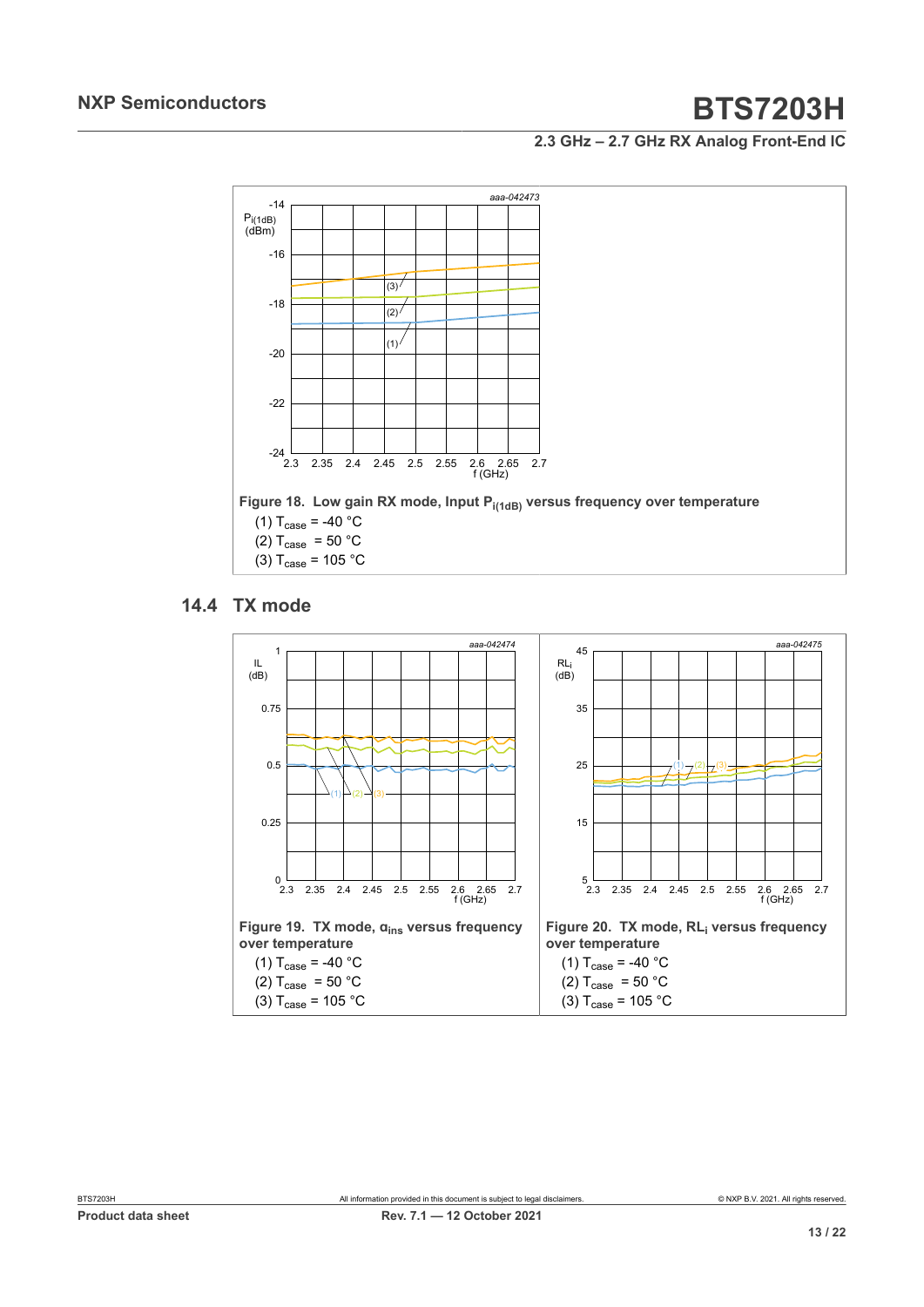**2.3 GHz – 2.7 GHz RX Analog Front-End IC**

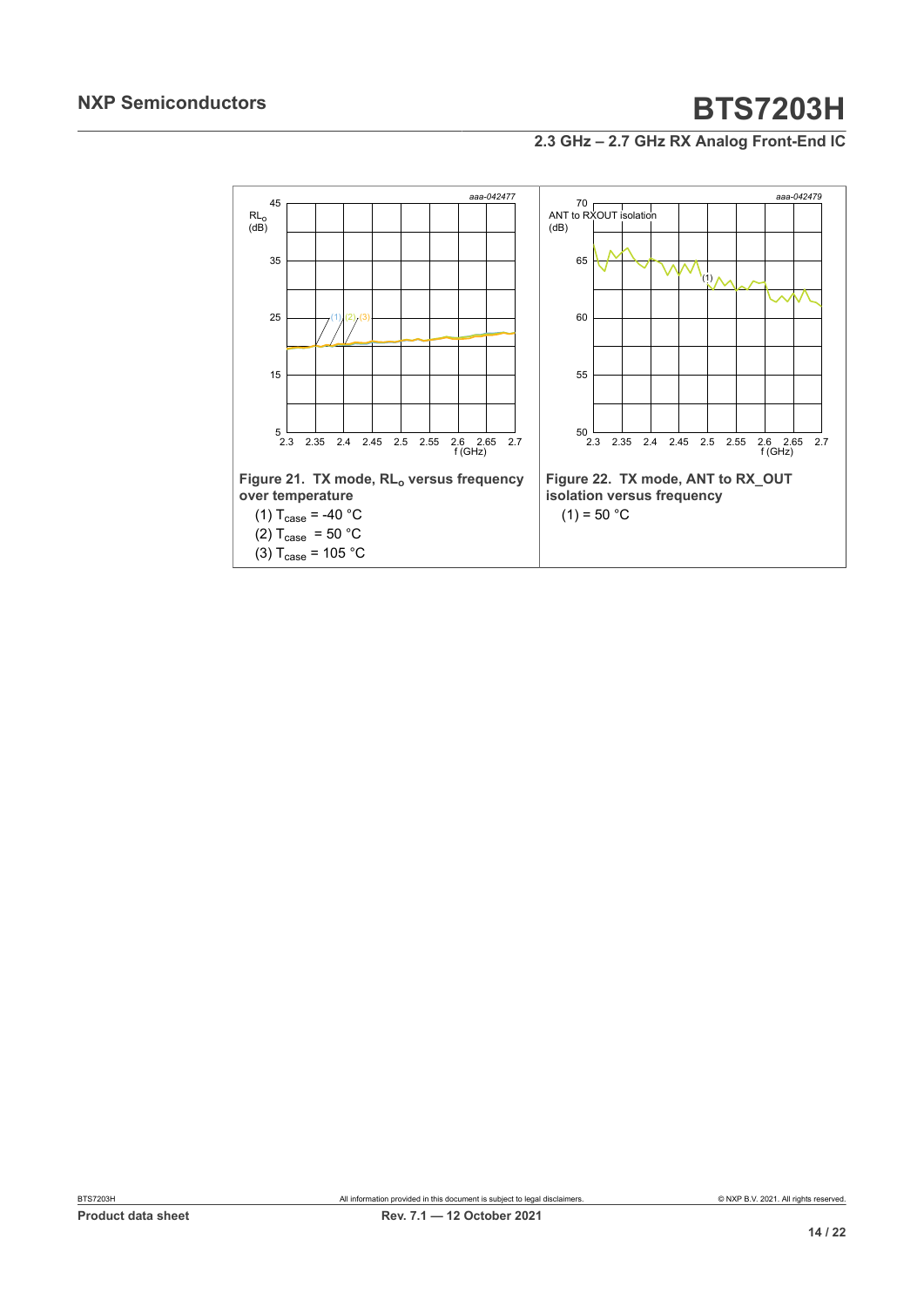#### **2.3 GHz – 2.7 GHz RX Analog Front-End IC**

## <span id="page-14-0"></span>**15 Application information**



#### **Table 12. List of components**

| <b>Component</b>                                                             | <b>Description</b> | Value              | amount | <b>Remarks</b>                                                  |
|------------------------------------------------------------------------------|--------------------|--------------------|--------|-----------------------------------------------------------------|
| R <sub>1</sub> , and R <sub>2</sub>                                          | load resistor      | 50 $\Omega$ , 50 W | 2      | must be able to withstand 34 dBm<br>average power over lifetime |
| C11, C12, C21,<br>and C <sub>22</sub>                                        | capacitor          | 10nF               | 4      | as close as possible, less than<br>10 mm from IC                |
| C <sub>13</sub> , C <sub>14</sub> , C <sub>23</sub> ,<br>and C <sub>24</sub> | capacitor          | $1 \mu F$          | 4      | as close as possible, less than<br>10 mm from IC                |
| $L1$ , and $L2$                                                              | inductor           | 19 nH              | 2      | high-Q inductor, close to IC                                    |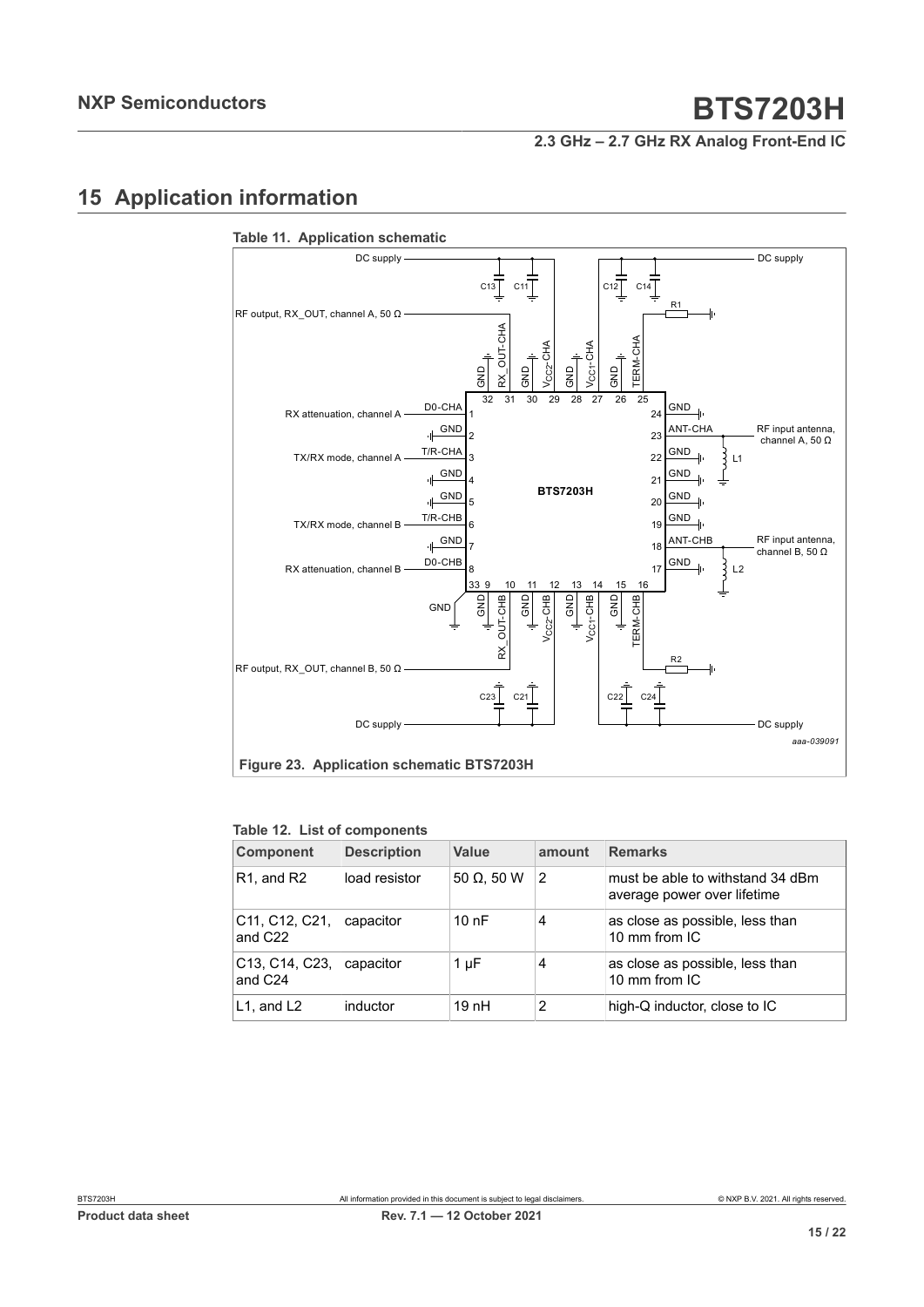**2.3 GHz – 2.7 GHz RX Analog Front-End IC**

### <span id="page-15-0"></span>**16 Package outline**

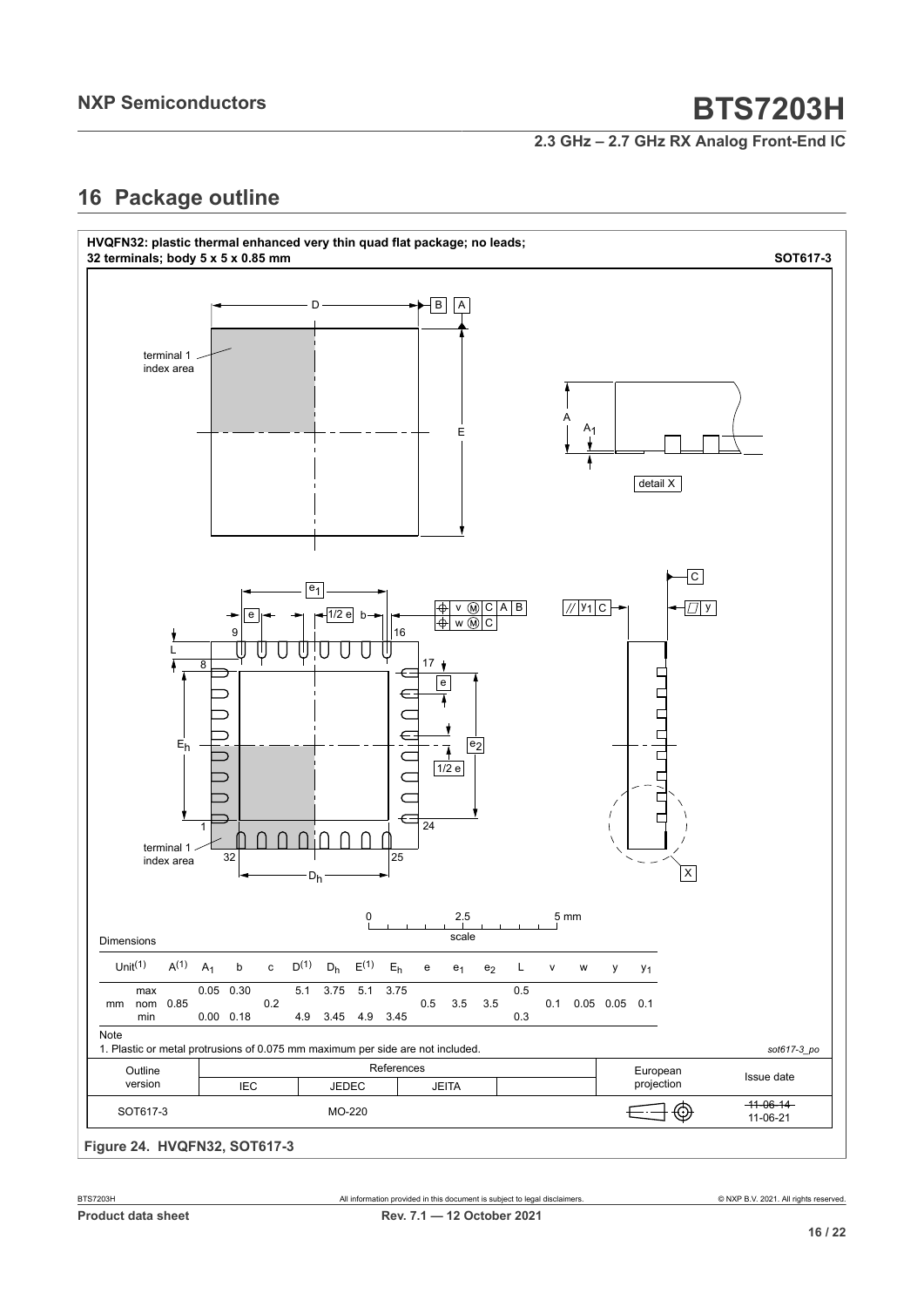**2.3 GHz – 2.7 GHz RX Analog Front-End IC**

### **16.1 Footprint and solder information**

<span id="page-16-0"></span>NXP recommends by default to apply the soldering and footprint guidelines as are released in POD SOT617-3.



**Figure 25. Footprint information**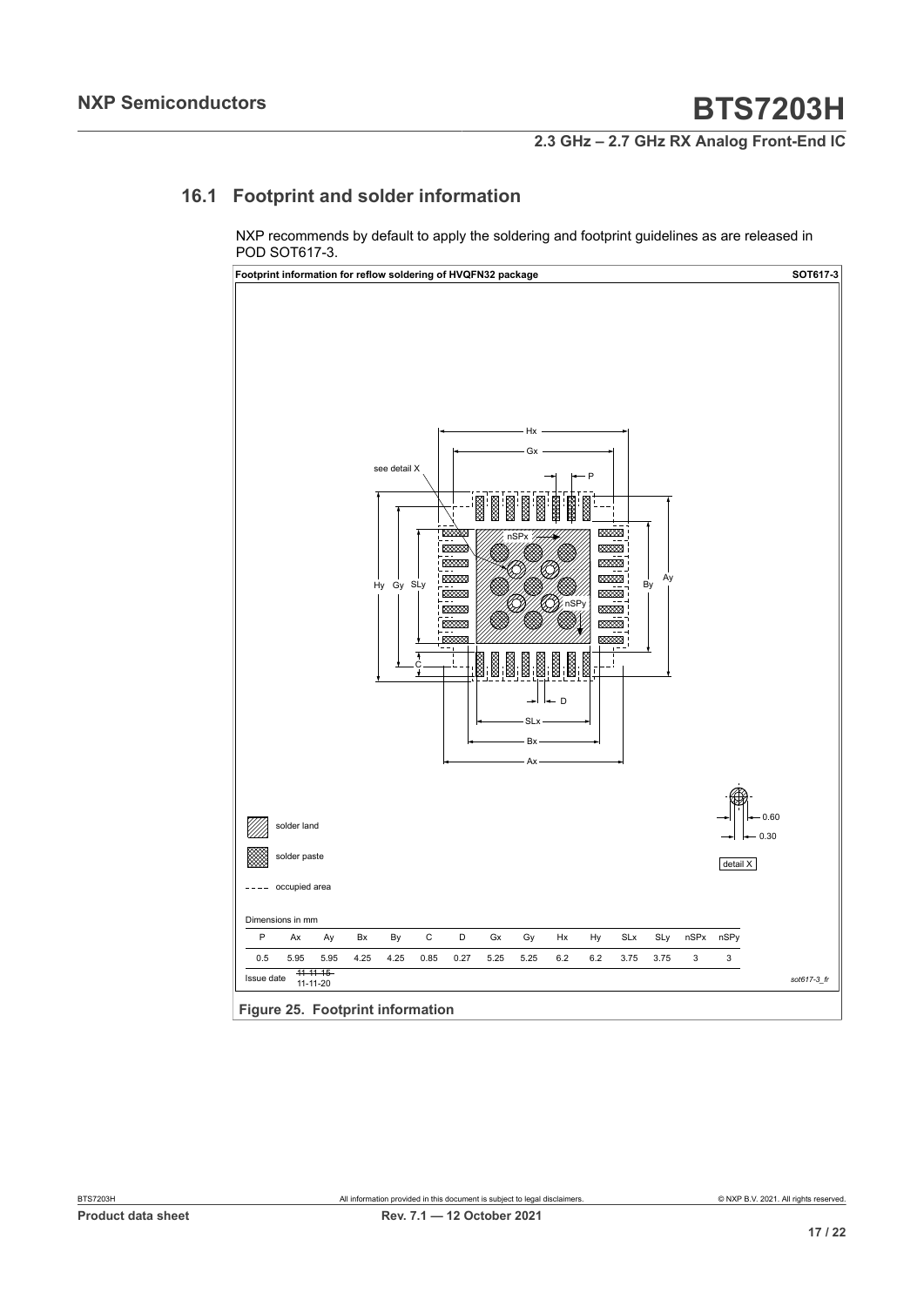**2.3 GHz – 2.7 GHz RX Analog Front-End IC**

### <span id="page-17-0"></span>**17 Handling information**



This device is sensitive to ElectroStatic Discharge (ESD). Observe precautions for handling electrostatic sensitive devices. Such precautions are described in the *ANSI/ESD S20.20, IEC/ST 61340-5, JESD625-A* or equivalent standards.

## <span id="page-17-1"></span>**18 Abbreviations**

| Table 13.      |                                                          |
|----------------|----------------------------------------------------------|
| Acronym        | <b>Description</b>                                       |
| AMP            | amplifier                                                |
| <b>ANT</b>     | antenna                                                  |
| D <sub>0</sub> | data line 0                                              |
| <b>ESD</b>     | electrostatic discharge                                  |
| <b>HVQFN</b>   | heat sink very thin quad flat no-leads                   |
| <b>LNA</b>     | low noise amplifier                                      |
| mMIMO          | massive multiple-input multiple-output                   |
| CP-OFDM        | cyclic prefix orthogonal frequency division multiplexing |
| <b>PAPR</b>    | peak to average power ratio                              |
| <b>QPSK</b>    | quadrature phase shift keying                            |
| SCS            | sub carrier spacing                                      |
| <b>SPDT</b>    | single pull double throw                                 |
| <b>TERM</b>    | termination                                              |
| T/R            | transmit/receive mode                                    |

## <span id="page-17-2"></span>**19 Revision history**

| Table 14.                |                        |                                                                                                                                                                 |                  |                   |
|--------------------------|------------------------|-----------------------------------------------------------------------------------------------------------------------------------------------------------------|------------------|-------------------|
| Document ID              | <b>Release</b><br>date | <b>Data sheet status</b>                                                                                                                                        | Change<br>notice | <b>Supersedes</b> |
| <b>BTS7203H</b><br>V.7.1 | 20211012               | Product data sheet                                                                                                                                              |                  | BTS7203H v.7      |
| modification             |                        | • added frequency setting to the $G_p$ condition on both RX gain modes                                                                                          |                  |                   |
| BTS7203H v.7             | 20211008               | Product data sheet                                                                                                                                              |                  | BTS7203H v.6.1    |
| modification             |                        | • changed status to Public Product data sheet<br>• changed footnote at $\alpha_{\text{isol(ch-ch)}}$ for both RX modes<br>• corrected the orderable part number |                  |                   |
| <b>BTS7203H</b><br>V.6.1 | 20210625               | Preliminary data sheet                                                                                                                                          |                  | BTS7203H v.6      |
| modification             |                        | • added $P_{i(AV)TX}$ parameter to the TX Characteristics table                                                                                                 |                  |                   |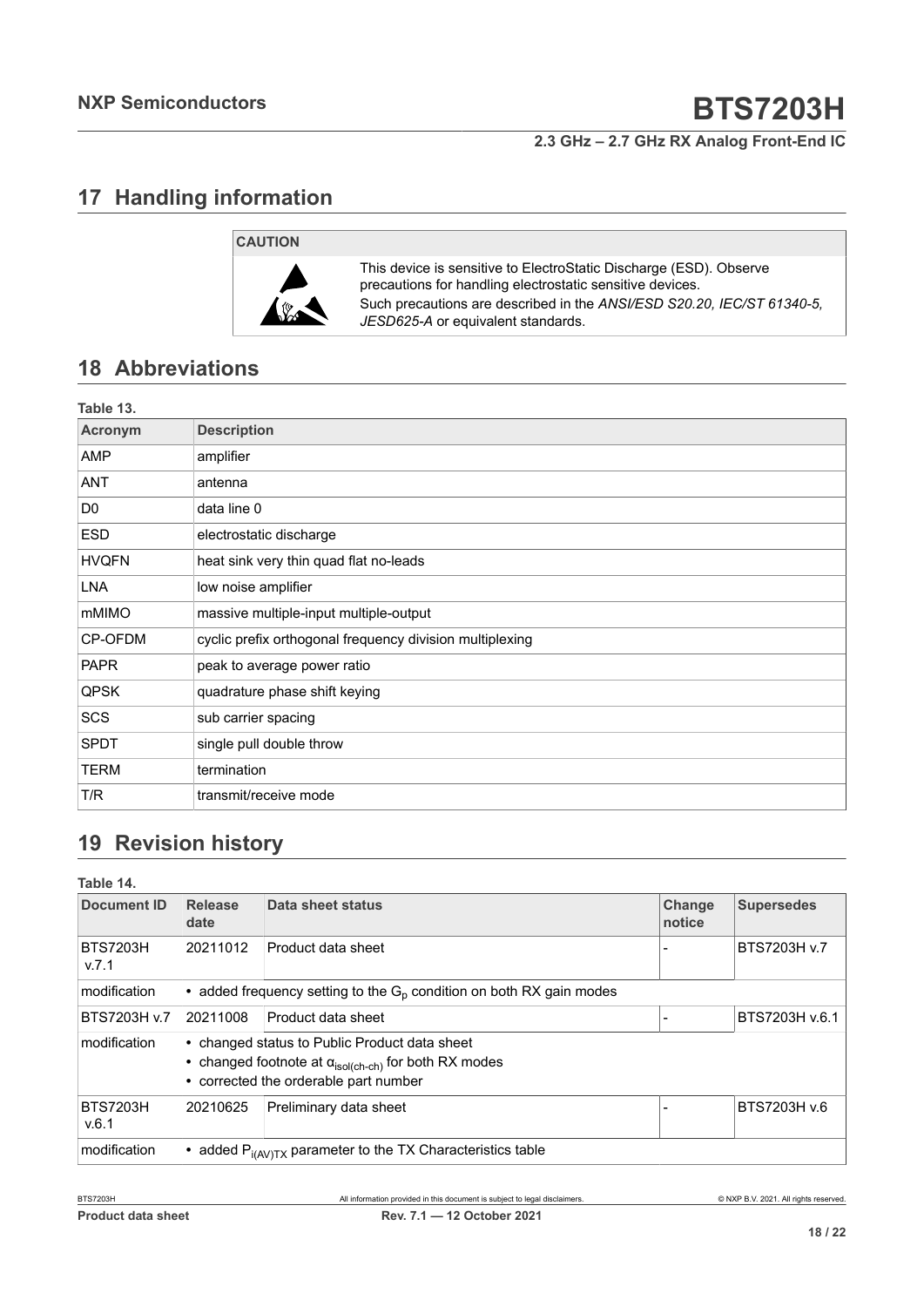### **2.3 GHz – 2.7 GHz RX Analog Front-End IC**

| Table 14. <i>.continued</i> |                                                                                                                                                                                       |                                                                                                                                                                                                                               |                  |                   |
|-----------------------------|---------------------------------------------------------------------------------------------------------------------------------------------------------------------------------------|-------------------------------------------------------------------------------------------------------------------------------------------------------------------------------------------------------------------------------|------------------|-------------------|
| <b>Document ID</b>          | <b>Release</b><br>date                                                                                                                                                                | Data sheet status                                                                                                                                                                                                             | Change<br>notice | <b>Supersedes</b> |
| BTS7203H v.6                | 20210615                                                                                                                                                                              | Preliminary data sheet                                                                                                                                                                                                        |                  | BTS7203H v.5      |
| modification                | • added Graphics to the data sheet                                                                                                                                                    |                                                                                                                                                                                                                               |                  |                   |
| BTS7203H v.5                | 20210528                                                                                                                                                                              | Preliminary data sheet                                                                                                                                                                                                        |                  | BTS7203H v.4      |
| modification                | • changed Min, Max values on some parameters<br>• split Thermal resistance in a value for TX mode, and a value for RX mode<br>• added marking info<br>• changed status to Preliminary |                                                                                                                                                                                                                               |                  |                   |
| BTS7203H v.4                | 20210430                                                                                                                                                                              | Objective data sheet                                                                                                                                                                                                          |                  | BTS7203H v.3.1    |
| modification                | • changed some values on characteristics<br>• removed condition on lifetime, and footnote on parameter $P_{i(AV)Tx}$ at Limiting values                                               |                                                                                                                                                                                                                               |                  |                   |
| <b>BTS7203H</b><br>V.3.1    | 20210317                                                                                                                                                                              | Objective data sheet                                                                                                                                                                                                          |                  | BTS7203H v.3      |
| modification                |                                                                                                                                                                                       | • changed $T_{\text{case}}$ from 50 °C to 105 °C for $P_{i(AV)RX}$ at Limiting values<br>• added footnote to parameter $P_{i(AV)TX}$ at Limiting values                                                                       |                  |                   |
| BTS7203H v.3                | 20210311                                                                                                                                                                              | Objective data sheet                                                                                                                                                                                                          |                  | BTS7203H v.2      |
| modification                |                                                                                                                                                                                       | • removed the exception on the ESD conditions on the ANT pins in Limiting values table<br>• adapted the Modes of operation tables<br>• adapted some characteristics values<br>• removed and adapted Switching mode conditions |                  |                   |
| BTS7203H v.2                | 20210108                                                                                                                                                                              | Objective data sheet                                                                                                                                                                                                          |                  | BTS7203H v.1      |
| modification                |                                                                                                                                                                                       | • changed Minimum, Typical, and Maximum values on many parameters                                                                                                                                                             |                  |                   |
| BTS7203H v.1                | 20200903                                                                                                                                                                              | Objective data sheet                                                                                                                                                                                                          |                  |                   |

#### **Table 14.** *...continued*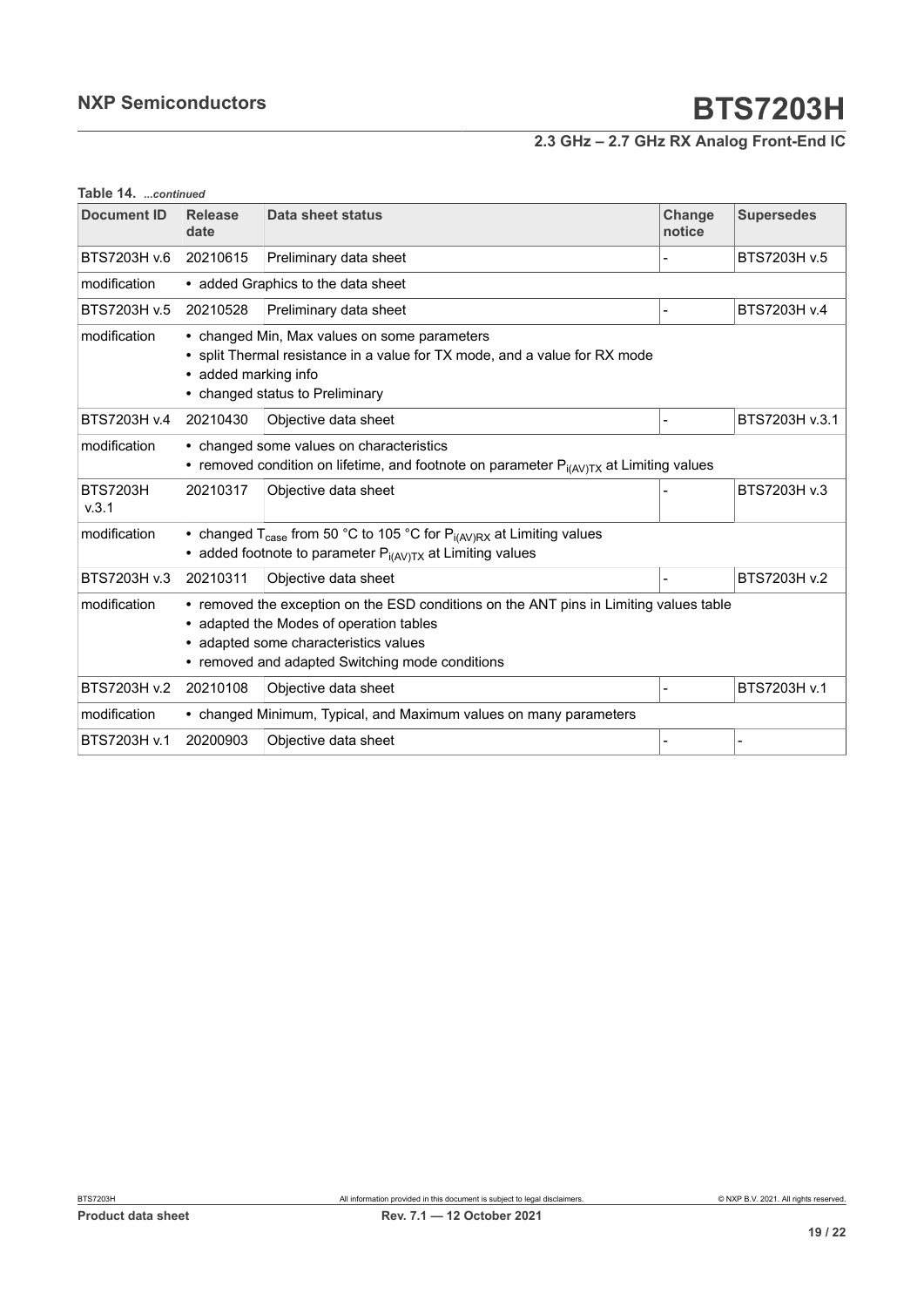#### **2.3 GHz – 2.7 GHz RX Analog Front-End IC**

## <span id="page-19-0"></span>**20 Legal information**

#### **20.1 Data sheet status**

| Document status <sup>[1][2]</sup> | Product status <sup>[3]</sup> | <b>Definition</b>                                                                        |
|-----------------------------------|-------------------------------|------------------------------------------------------------------------------------------|
| Objective [short] data sheet      | Development                   | This document contains data from the objective specification for product<br>development. |
| Preliminary [short] data sheet    | Qualification                 | This document contains data from the preliminary specification.                          |
| Product [short] data sheet        | Production                    | This document contains the product specification.                                        |

[1] Please consult the most recently issued document before initiating or completing a design.<br>[2] The term 'short data sheet' is explained in section "Definitions".

t :<br>[2] The term 'short data sheet' is explained in section "Definitions".<br>[3] The product status of device(s) described in this document may

The product status of device(s) described in this document may have changed since this document was published and may differ in case of multiple devices. The latest product status information is available on the Internet at URL http://www.nxp.com.

#### **20.2 Definitions**

**Draft** — A draft status on a document indicates that the content is still under internal review and subject to formal approval, which may result in modifications or additions. NXP Semiconductors does not give any representations or warranties as to the accuracy or completeness of information included in a draft version of a document and shall have no liability for the consequences of use of such information.

**Short data sheet** — A short data sheet is an extract from a full data sheet with the same product type number(s) and title. A short data sheet is intended for quick reference only and should not be relied upon to contain detailed and full information. For detailed and full information see the relevant full data sheet, which is available on request via the local NXP Semiconductors sales office. In case of any inconsistency or conflict with the short data sheet, the full data sheet shall prevail.

**Product specification** — The information and data provided in a Product data sheet shall define the specification of the product as agreed between NXP Semiconductors and its customer, unless NXP Semiconductors and customer have explicitly agreed otherwise in writing. In no event however, shall an agreement be valid in which the NXP Semiconductors product is deemed to offer functions and qualities beyond those described in the Product data sheet.

#### **20.3 Disclaimers**

**Limited warranty and liability** — Information in this document is believed to be accurate and reliable. However, NXP Semiconductors does not give any representations or warranties, expressed or implied, as to the accuracy or completeness of such information and shall have no liability for the consequences of use of such information. NXP Semiconductors takes no responsibility for the content in this document if provided by an information source outside of NXP Semiconductors. In no event shall NXP Semiconductors be liable for any indirect, incidental, punitive, special or consequential damages (including - without limitation - lost profits, lost savings, business interruption, costs related to the removal or replacement of any products or rework charges) whether or not such damages are based on tort (including negligence), warranty, breach of contract or any other legal theory. Notwithstanding any damages that customer might incur for any reason whatsoever, NXP Semiconductors' aggregate and cumulative liability towards customer for the products described herein shall be limited in accordance with the Terms and conditions of commercial sale of NXP **Semiconductors** 

**Right to make changes** — NXP Semiconductors reserves the right to make changes to information published in this document, including without limitation specifications and product descriptions, at any time and without

notice. This document supersedes and replaces all information supplied prior to the publication hereof.

**Suitability for use** — NXP Semiconductors products are not designed, authorized or warranted to be suitable for use in life support, life-critical or safety-critical systems or equipment, nor in applications where failure or malfunction of an NXP Semiconductors product can reasonably be expected to result in personal injury, death or severe property or environmental damage. NXP Semiconductors and its suppliers accept no liability for inclusion and/or use of NXP Semiconductors products in such equipment or applications and therefore such inclusion and/or use is at the customer's own risk.

**Applications** — Applications that are described herein for any of these products are for illustrative purposes only. NXP Semiconductors makes no representation or warranty that such applications will be suitable for the specified use without further testing or modification. Customers are responsible for the design and operation of their applications and products using NXP Semiconductors products, and NXP Semiconductors accepts no liability for any assistance with applications or customer product design. It is customer's sole responsibility to determine whether the NXP Semiconductors product is suitable and fit for the customer's applications and products planned, as well as for the planned application and use of customer's third party customer(s). Customers should provide appropriate design and operating safeguards to minimize the risks associated with their applications and products. NXP Semiconductors does not accept any liability related to any default, damage, costs or problem which is based on any weakness or default in the customer's applications or products, or the application or use by customer's third party customer(s). Customer is responsible for doing all necessary testing for the customer's applications and products using NXP Semiconductors products in order to avoid a default of the applications and the products or of the application or use by customer's third party customer(s). NXP does not accept any liability in this respect.

**Limiting values** — Stress above one or more limiting values (as defined in the Absolute Maximum Ratings System of IEC 60134) will cause permanent damage to the device. Limiting values are stress ratings only and (proper) operation of the device at these or any other conditions above those given in the Recommended operating conditions section (if present) or the Characteristics sections of this document is not warranted. Constant or repeated exposure to limiting values will permanently and irreversibly affect the quality and reliability of the device.

**Terms and conditions of commercial sale** — NXP Semiconductors products are sold subject to the general terms and conditions of commercial sale, as published at http://www.nxp.com/profile/terms, unless otherwise agreed in a valid written individual agreement. In case an individual agreement is concluded only the terms and conditions of the respective agreement shall apply. NXP Semiconductors hereby expressly objects to applying the customer's general terms and conditions with regard to the purchase of NXP Semiconductors products by customer.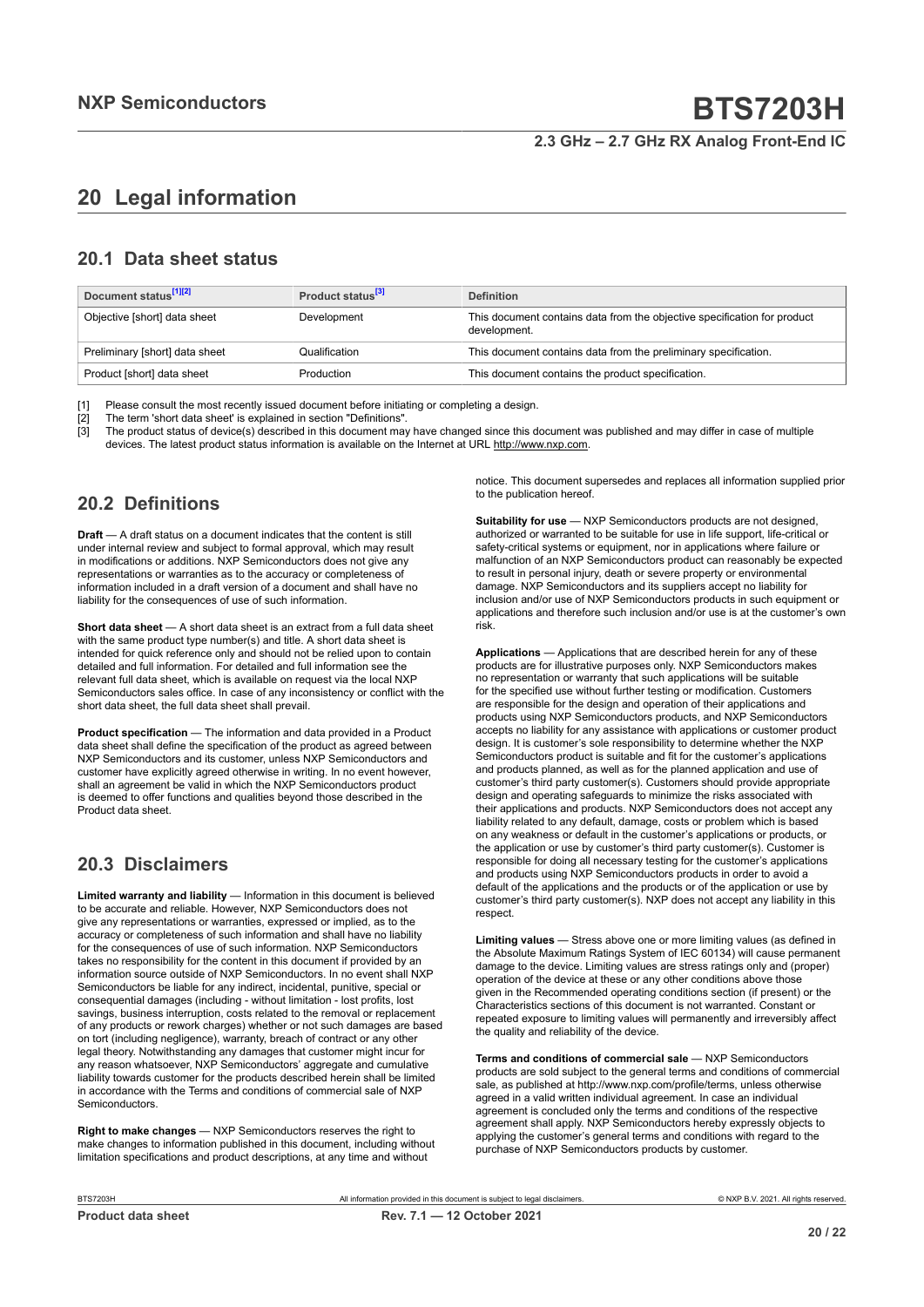#### **2.3 GHz – 2.7 GHz RX Analog Front-End IC**

**No offer to sell or license** — Nothing in this document may be interpreted or construed as an offer to sell products that is open for acceptance or the grant, conveyance or implication of any license under any copyrights, patents or other industrial or intellectual property rights.

**Quick reference data** — The Quick reference data is an extract of the product data given in the Limiting values and Characteristics sections of this document, and as such is not complete, exhaustive or legally binding.

**Export control** — This document as well as the item(s) described herein may be subject to export control regulations. Export might require a prior authorization from competent authorities.

**Non-automotive qualified products** — Unless this data sheet expressly states that this specific NXP Semiconductors product is automotive qualified, the product is not suitable for automotive use. It is neither qualified nor tested in accordance with automotive testing or application requirements. NXP Semiconductors accepts no liability for inclusion and/or use of nonautomotive qualified products in automotive equipment or applications. In the event that customer uses the product for design-in and use in automotive applications to automotive specifications and standards, customer (a) shall use the product without NXP Semiconductors' warranty of the product for such automotive applications, use and specifications, and (b) whenever customer uses the product for automotive applications beyond NXP Semiconductors' specifications such use shall be solely at customer's own risk, and (c) customer fully indemnifies NXP Semiconductors for any liability, damages or failed product claims resulting from customer design and use of the product for automotive applications beyond NXP Semiconductors' standard warranty and NXP Semiconductors' product specifications.

**Translations** — A non-English (translated) version of a document is for reference only. The English version shall prevail in case of any discrepancy between the translated and English versions.

**Security** — Customer understands that all NXP products may be subject to unidentified or documented vulnerabilities. Customer is responsible for the design and operation of its applications and products throughout their lifecycles to reduce the effect of these vulnerabilities on customer's applications and products. Customer's responsibility also extends to other open and/or proprietary technologies supported by NXP products for use in customer's applications. NXP accepts no liability for any vulnerability. Customer should regularly check security updates from NXP and follow up appropriately. Customer shall select products with security features that best meet rules, regulations, and standards of the intended application and make the ultimate design decisions regarding its products and is solely responsible for compliance with all legal, regulatory, and security related requirements concerning its products, regardless of any information or support that may be provided by NXP. NXP has a Product Security Incident Response Team (PSIRT) (reachable at PSIRT@nxp.com) that manages the investigation, reporting, and solution release to security vulnerabilities of NXP products.

#### **20.4 Trademarks**

Notice: All referenced brands, product names, service names and trademarks are the property of their respective owners.

**NXP** — wordmark and logo are trademarks of NXP B.V.